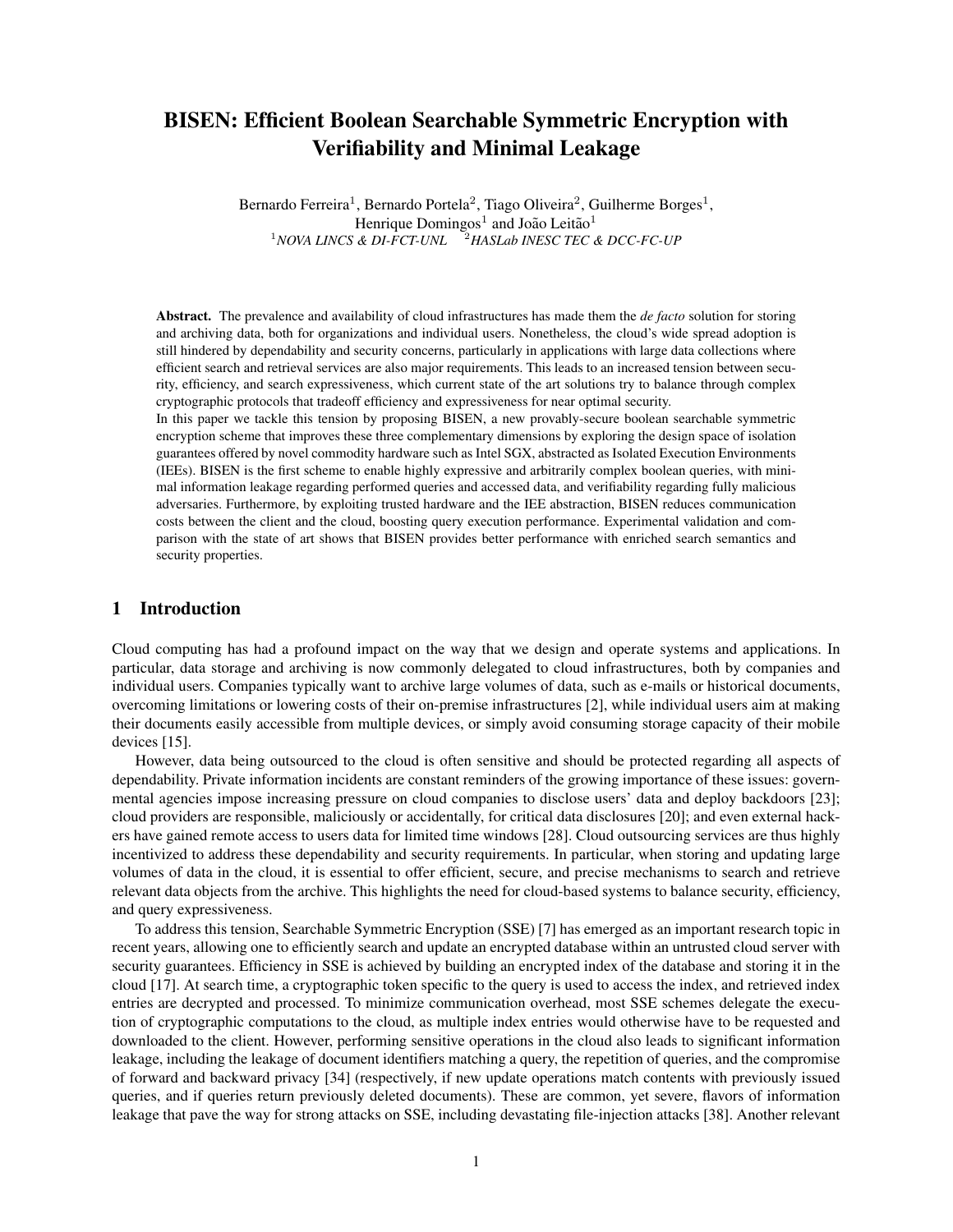limitation of SSE schemes is query expressiveness, as most solutions only support single keyword match [13] or limited boolean queries (e.g., forcing queries to be in Conjunctive Normal Form and not supporting negations) [24]. This hinders system usability and may force users to perform multiple queries in order to retrieve relevant results, leading to extra communication steps and additional information leakage.

In this paper we address these limitations by presenting BISEN (Boolean Isolated Searchable symmetric ENcryption), a new provably-secure boolean SSE scheme that improves query expressiveness by supporting arbitrarily complex boolean queries with combinations of conjunctions, disjunctions, and negations (e.g., "(cancer ∨ terminal)  $\wedge$   $\neg$  cirrosis"). This is a significant improvement over the current state of the art, since supporting boolean queries is fundamentally more challenging than single-keyword queries and addressing negations is a non trivial task. Furthermore, BISEN also boosts performance by minimizing the number of communication steps and amount of data transferred between clients and cloud servers. A central insight in the design of BISEN is the fact that we can securely delegate critical computations to the cloud by leveraging on a hybrid solution that combines standard symmetric-key cryptographic primitives (e.g., Pseudo-Random Functions and Block-Ciphers [26]) with remote attestation capabilities offered by modern trusted hardware, formally captured by an abstraction called Isolated Execution Environments (IEEs) [4].

An IEE is an environment that allows applications to execute in isolation from all external interference (including co-located software and even a potentially malicious Hypervisor/OS) and that provides a mechanism for the remote attestation of computed outputs. Until recently, such an abstraction could only be built through hardware that was unfeasible to deploy in cloud infrastructures, however recent advances in trusted computing have made IEEs available in commodity hardware. Prominent examples include Intel SGX [16] and ARM TrustZone [1], which are being deployed in current desktop and mobile processors and will soon become available as part of many cloud infrastructures [32].

A main advantage of designing our system to leverage the IEE abstraction lies in its portability, as our solution can be easily instantiated using different existing (or future) IEE-enabling technologies as they become available in cloud platforms, while preserving security guarantees. This is also relevant considering recent attacks on trusted hardware [35, 36]. To further increase this portability, we extend the IEE formalization to support very lightweight hardware technologies (such as Intel SGX, with its limited Enclave Page Cache size of 128MB), complemented with SSE techniques and cryptographically protected accesses to more abundant untrusted resources in the machine hosting the IEE or in other external cloud storage services. This approach has mutual benefits: SSE techniques allow extending IEE trusted resources beyond hardware limitations in a secure way, minimizing assumptions regarding the underlying technology employed; and IEEs allow increasing the performance, scalability, and security of SSE schemes.

In summary, in this paper we provide the following main contributions:

• We propose and formalize an approach for extending trusted hardware resources, integrating it in the IEE abstraction of Barbosa et al. [4]. This approach allows IEEs to support and operate on very large databases, and may be of particular interest for other applications;

• We design BISEN, a Boolean SSE scheme based on the previous approach and that can support all Boolean operands and formulas. By leveraging IEEs as remote trust anchors, BISEN is able to move most client-side computations to the server, providing overall reduced computation, storage, and communication overheads. BISEN provides verifiability against fully malicious adversaries, supports dynamic updates with forward and backward privacy, and queries only reveal which encrypted index entries are accessed;

• We implement a prototype of BISEN based on Intel SGX, which we run on real world datasets to experimentally validate its efficiency properties. Our prototype is open-source and available at https://github.com/ sgtpepperpt/BISEN.

## 2 Background and Related Work

Isolated Execution Environments (IEEs) From a high level, and as defined by Barbosa et al. [4], an IEE is an idealized random access machine, running a fixed program, and whose behaviour can only be influenced by a wellspecified interface that allows input/output interactions with the program. Isolation guarantees in IEEs follow from the requirements that: the I/O behaviour of programs running within them can only depend on themselves, on the semantics of their language, and on inputs received; and that the only information revealed about these programs must be contained in their I/O behaviour. This abstraction allows for the formal treatment of remote attestation mechanisms offered by technologies such as SGX and TrustZone, which were shown in [4] to be sufficient for the deployment of an Outsourced Computation protocol.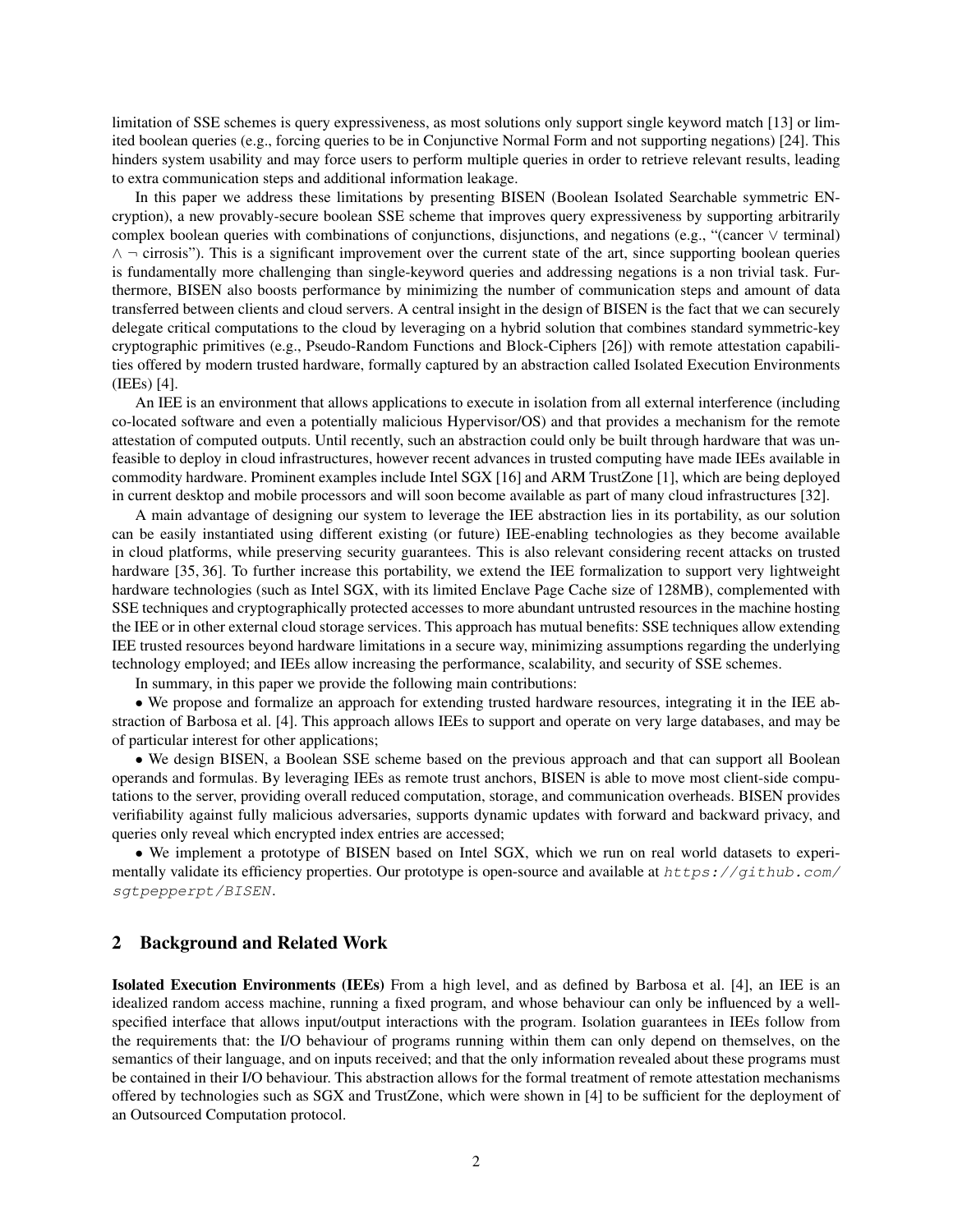Building on these definitions, Bahmani et al. [3] demonstrated how to refine the IEE attestation mechanism to enable for the deployment of *general multiparty computation*. Their design follows two main stages. First, clients leverage remote attestation mechanisms to perform a key exchange agreement with the IEE and establish a secure communication channel. Afterwards, clients use these channels to interact with a reactive functionality on the IEE, exchanging encrypted inputs and outputs with confidentiality and integrity guarantees. The usage of sequence numbers in communications made through these channels also prevents a malicious server from repeating requests. In this work we will leverage on the IEE abstraction and this protocol, further extending it by allowing the IEE to interact with untrusted storage resources with privacy, integrity, and verifiability guarantees.

Searchable Symmetric Encryption (SSE) SSE deals with the problem of how to efficiently search and update an encrypted database [17]. To achieve this goal, SSE schemes usually build an encrypted index of the database (e.g., an inverted list index [31]), hence reducing the previous problem to the easier one of searching and updating an encrypted index. This approach has additional advantages, as the index allows search performance to be sub-linear on the database size, and the data itself can eventually be stored on a second storage system with different security guarantees. In its most simple version, keys of this encrypted index are message authentication codes (MACs) of keywords, and values are symmetrically encrypted versions of document identifiers.

To search the encrypted index, the client transforms his query into a cryptographic token (usually composed of a pair of cryptographic keys), which is used by the server to find and decrypt relevant index entries. This approach allows the encrypted index to provide zero-leakage when it is on the rest, however some information patterns must be leaked when it is updated or queried, as a necessary tradeoff for achieving practical performance (also providing zeroleakage during computation would require expensive techniques such as Oblivious-RAM [22]). Information leaked by SSE schemes includes search patterns (if a query has occurred in the past and when) and access patterns (which index entries are accessed by the query). Query-recovery attacks have been demonstrated based on both patterns [12, 30], although requiring large a-priori database knowledge (around 90%) or the adversarial ability to inject files [38].

Forward and backward privacy are also important security definitions in SSE [34]. Forward privacy enforces that update operations should not reveal anything regarding updated keywords, even if combined with previously issued query tokens [8], and helps partially mitigating file-injection attacks. Backward privacy enforces that search operations should only reflect the current state of the database and should reveal nothing regarding deleted keywords [9].

SSE schemes usually only support single keyword queries, as supporting boolean multi-keyword queries with similar security guarantees and performance is a fundamentally more difficult problem [14, 24]. Even the most recent Boolean SSE scheme to date [24] still provides: limited usability, as it does not support negations and queries must be in Conjunctive Normal Form (CNF), possibly forcing users to rewrite their queries; limited performance, requiring quadratic server storage in the number of unique keywords in the database and exhibiting quadratic search performance in the query size; and limited security, as queries leak the search and access patterns of some of their individual keywords and of the resulting conjunctions/disjunctions. This is due to the difficulty of managing complex multi-map data-structures required by the authors for supporting boolean queries, which we show in this work to be avoidable by leveraging remote trust anchors expanded with cryptographically secured accesses to large untrusted storage.

Cryptographic Protocols based on Trusted Hardware Recent works have demonstrated the benefits that trusted hardware like Intel SGX can bring to the design of cryptographic protocols. Iron [19] used Intel SGX to develop a practical Functional Encryption (FE) scheme [19]. SSE, as most schemes for privacy-preserving computations, can be seen as specialization of FE, meaning that the approach proposed by the authors could also be employed to solve the problems we address in this work. However, our approach is specifically tailored for solving the challenges posed by searching encrypted data, optimizing performance and efficiency as no general purpose approach traditionally can.

ZeroTrace [33] provided a more efficient protocol for Oblivious-RAM based on SGX. Their techniques can be used to complement our approach, as a way to further reduce information leakage and provide further resilience to side-channel attacks [36]. HardIDX [21] used SGX for efficiently supporting range queries in SSE. Their approach has similarities with ours, but its focus is on a fundamentally different problem (range queries). Additionally, it only supported static databases and required the client to build the encrypted index. In contrast, or work supports dynamic updates with minimal leakage and moves most computations to the cloud in a secure way, both considered essential for practical applications.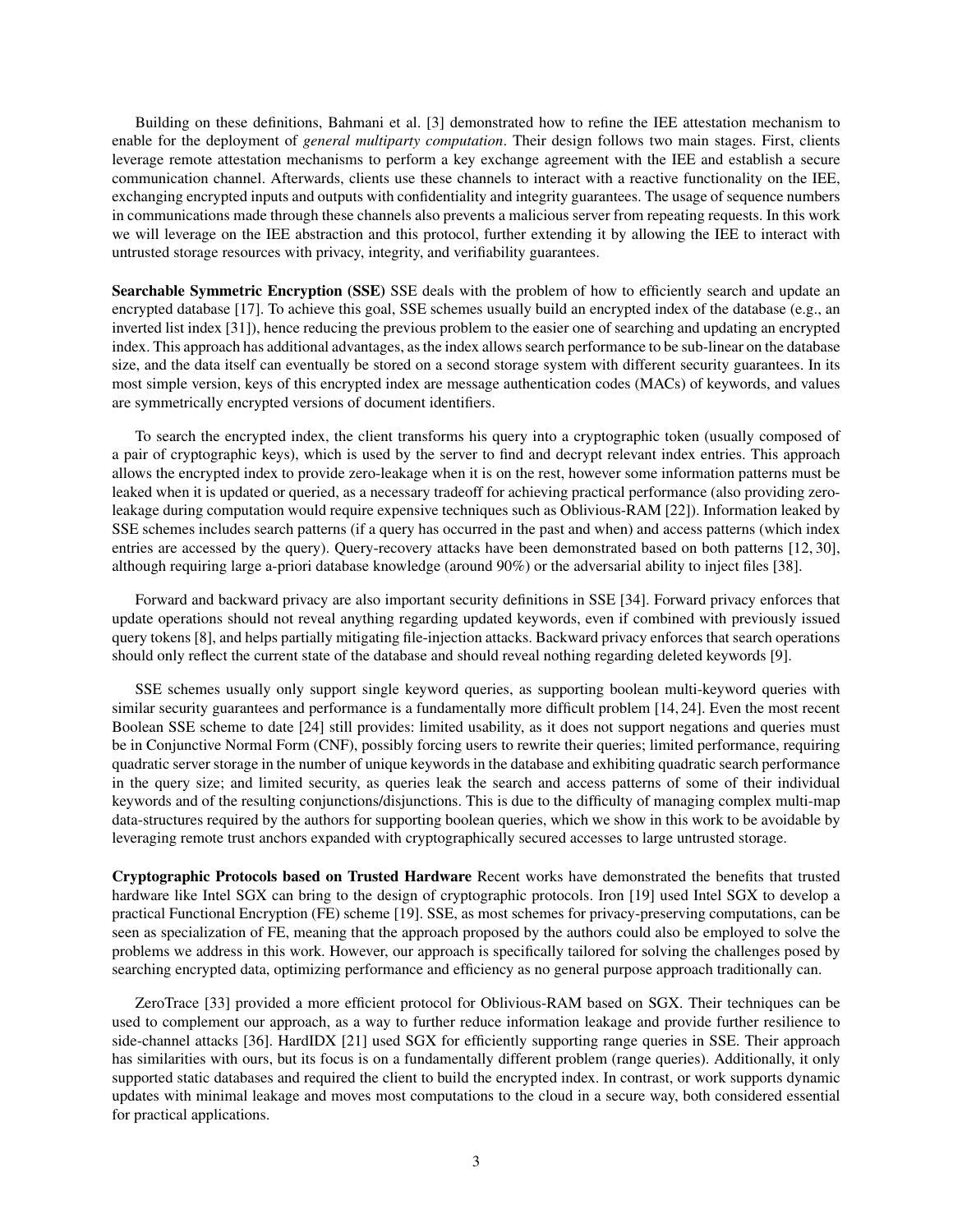

Fig. 1: Overview of the proposed approach.

# 3 Technical Overview

The main idea of BISEN is for clients to leverage IEEs as remote trust-anchors within the cloud, supporting efficient update and search operations on their cloud-stored encrypted databases. However, it would be unfeasible to maintain a whole database index within a resource-restricted IEE. As such, our proposal is to leverage a highly efficient environment for computations (the IEE) and a virtually infinite source for external storage (the cloud). BISEN combines these tools in its IEE-sided code, processing queries within its isolated memory, and relying on an cloud service for storing encrypted data.

Figure 1 provides an overview of BISEN's architecture and its components. BISEN starts with a bootstrapping phase, where a client contacts a cloud server to initiate the IEE with BISEN's code. We call this server the Proxy Server, as it operates the IEE, manages all of its communications, and orders concurrent accesses. When started, the IEE initiates its state and asks a Cloud Storage Service to create BISEN's (initially empty) encrypted index. This storage service will basically be responsible for large-scale storage, and can even be instantiated through pure storage solutions (e.g. AWS S3), as it only needs to support put/get operations. Hardcoded in BISEN's code is the public key of a trusted Certificate Authority, meaning that the IEE will only accept communications from clients that present a valid certificate signed by it.

After bootstrap, clients can contact the proxy server to remotely attest it created an IEE with BISEN's code and to establish secure communication channels with it. Secure channels are established through a key-exchange algorithm based on remote attestation and the clients' public keys, as in [3]. Through these channels, clients can issue update and search operations to the IEE, which it processes by contacting the storage service and accessing BISEN's index.

Updates allow both adding or removing keywords to/from documents. In either case, a new encrypted entry is added to BISEN's index, where its key is composed of a deterministic cryptographic token uniquely combining the keyword and document, and its value is an encrypted message that includes the document id and a flag indicating if the operation is an addition or removal. This approach guarantees that both operations are indistinguishable, a necessary condition for preserving forward and backward privacy.

Search operations take a boolean query as input. The IEE processes this query, retrieves and decrypts relevant index entries from the storage service, calculates the resulting set of document ids, and finally returns this set to the client.

Adversary Model. The clients, the IEE, and the Certificate Authority are the only trusted participants in BISEN. The Proxy Server and Storage Service are considered fully malicious, i.e., they may attempt to break data privacy, integrity, or computation correctness. Networking channels are also considered untrusted. Denial of service is considered out of scope for this work, as the cloud controls the whole infrastructure, but may be addressed in future works through cross-cloud replication.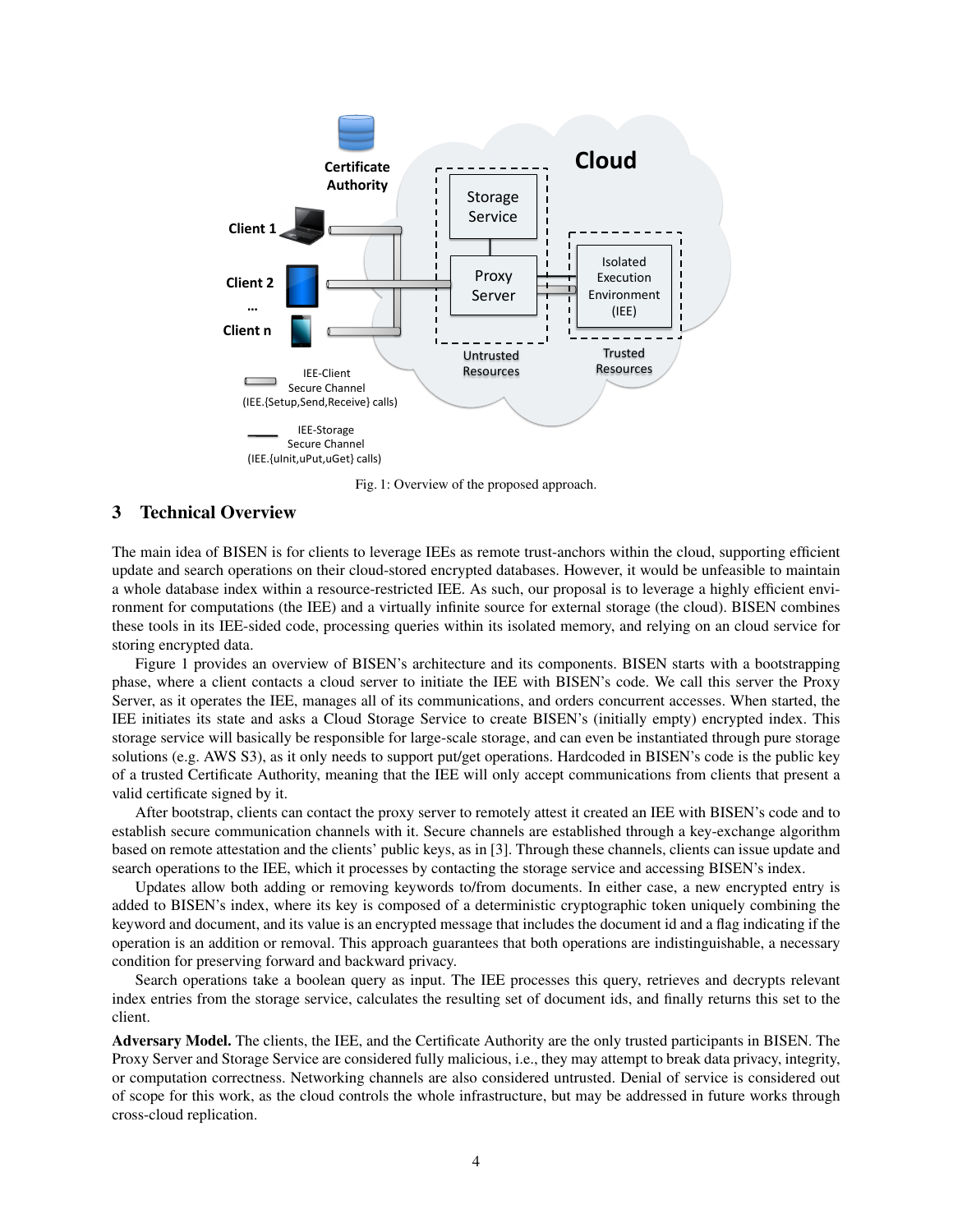Application Scenario. An interesting application scenario for BISEN is that of encrypted archival of email in the cloud. In such a scenario, users would be able to securely outsource the storage and management of their emails to a third-party cloud provider, while still being able to have rich search features that are commonly found in todays unsecured email cloud archival services. As studied by Zheng et al. [38], cloud email is an example scenario that can be easily targeted by file-injection attacks, hence this application enforces the need to improve the security of SSE schemes to withstand fully malicious adversaries. Furthermore, preserving forward privacy is known to help mitigate such attacks [38], and backward privacy may have important implications in future attacks as well [9]. Overall, minimizing information leakage should be a top priority when deploying SSE schemes in practical scenarios.

## 4 BISEN

In this section we present BISEN's full details. We start with some required notations and definitions  $(\S 4.1)$ , then we present BISEN's protocols  $(\S 4.2)$ , and finally we analyse its security  $(\S 4.3)$ .

#### 4.1 Notations and Definitions

**General Notations.** In this paper we denote by  $\lambda$  the security parameter and  $\mu(\lambda)$  a negligible function in it. We will use the standard security notions of variable-input-length Pseudo-Random Functions (PRF, instantiated as an HMAC in our implementation) [5] and authenticated encryption schemes ensuring *indistinguishability under chosen-ciphertext attacks* (IND-CCA) [26]. We assume the keys of these primitives to be uniformly sampled from  $\{0,1\}^{\lambda}$  by the key generation algorithm. We consider adversaries to be probabilistic algorithms, running in time polynomial on security parameter  $\lambda$ .

IEE Notations. IEE behavior and interactions with clients can be abstracted as  $IEE = (Setup, Send, Receiver)$ , as follows:

• IEE.Setup( $1^{\lambda}$ , pk<sub>c</sub>) corresponds to IEE bootstrapping (if it hasn't been initialized yet) and secure channel establishment. Setup takes security parameter  $1^{\lambda}$  and client public key pk<sub>c</sub> as input, and produces state st<sub>IEE</sub> with the exchanged key, if  $pk_c$  could be verified.

• IEE.Send(st<sub>IEE</sub>, m) can be used by the client or IEE, and uses the secure channel established by Setup to encrypt m with the key in  $st_{IEE}$ . This outputs c and updates state  $st_{IEE}$ .

• IEE.Receive( $st_{\text{IEE}}$ , c) uses the channel to retrieve encrypted message c using the key in  $st_{\text{IEE}}$ . This outputs m and updates state  $st_{IFF}$ .

Additionally, and differently from the IEEs original specification [3, 4], we consider IEEs to rely not only on *trusted* state, which is assumed to be incorruptible by the underlying system, but also on *untrusted* state (represented in BISEN through the Storage Service), which has to be explicitly protected through cryptographic algorithms. To establish interactions with this *untrusted* state, and following a dictionary-like notation, we define three new calls in the IEE abstraction:

• IEE.ulnit() initializes an empty data-structure  $D$  in untrusted storage outside the IEE. It outputs  $D$ , making it available for future uPut and uGet operations;

• IEE.uPut $(D, \{l_i, v_i\}_{i=0}^*)$  accesses untrusted storage and stores a group of entries  $\{l_i, v_i\}_{i=0}^*$  in data-structure D. It outputs updated structure D.

• IEE.uGet $(D, \{l_i\}_{i=0}^*)$  accesses untrusted storage and outputs a group of values  $\{v_i\}_{i=0}^*$ , stored in positions  ${l_i}_{i=0}^*$  of data-structure  $D$ .

Formally, we consider ulnit and uPut to additionally produce an execution trace, containing the operation, its input, and the output. In the security experiment this trace is given directly to the adversary, capturing the notion that all data stored through this mechanism is considered leakage. Since we are considering a fully malicious adversary, all values returned by uGet can be set by the adversary.

SSE Notations. In SSE, a database DB is composed by a collection of d documents, each with a unique identifier id and containing a set of keywords W. For a keyword w,  $DB(w)$  is the set of documents where it occurs. The total number of document/keyword pairs is denoted by n and is stored in an encrypted index I, which is a dictionary structure mapping each unique keyword w to a list of matching documents  $(id_0, \dots, id_{|DB(w)|-1})$  and allowing queries to be performed in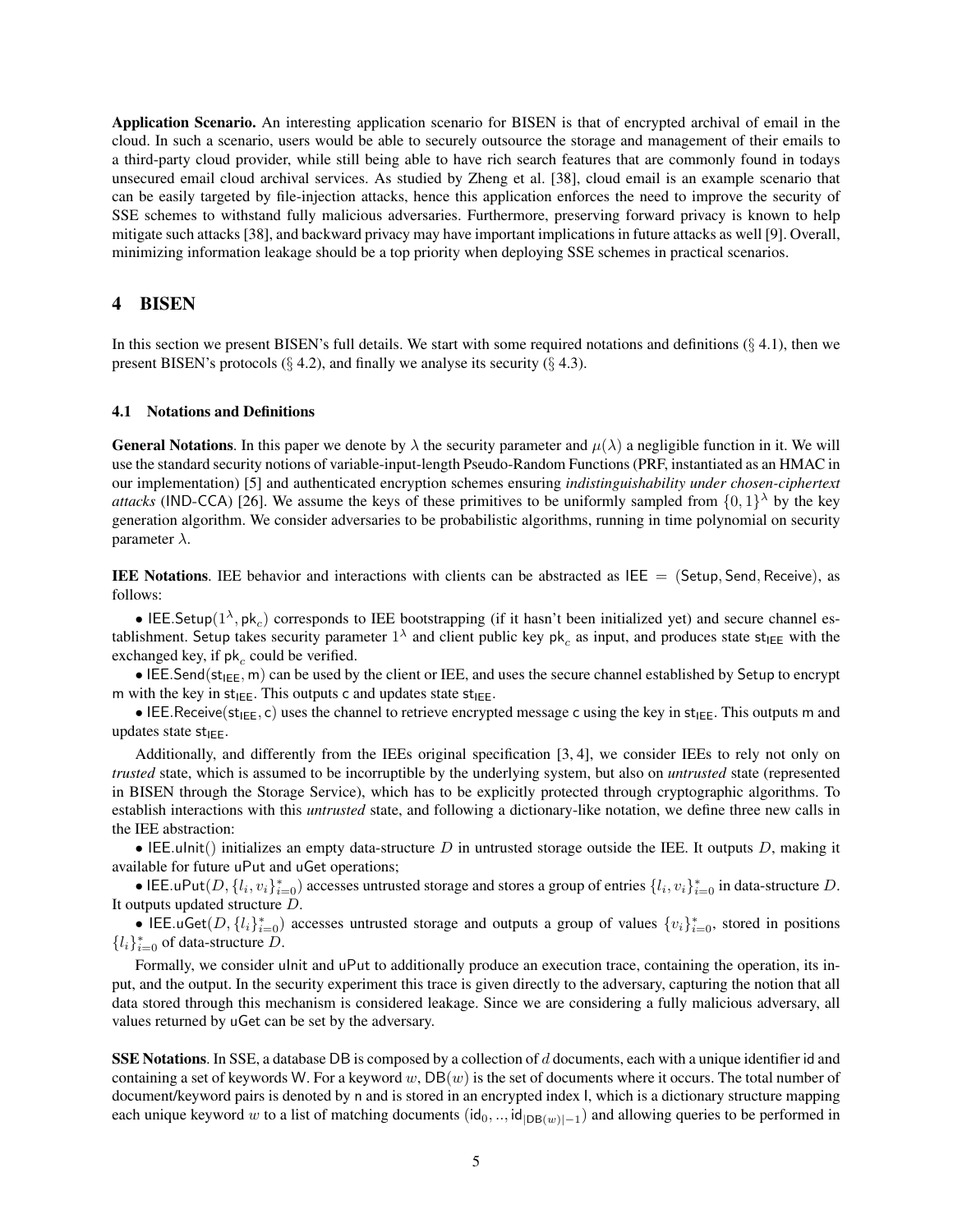$\mathsf{Setup}(1^\lambda,\mathsf{pk}_c)$ *Client:* 1:  $\mathsf{st}_{\mathsf{IEEE}} \leftarrow \{ \mathsf{IEEE}\mathsf{Setup}(1^\lambda,\mathsf{pk}_c)$ *Server:* 2: IEE.Setup $(1^{\lambda}, \mathsf{pk}_c)$ *IEE:* 3:  $\mathsf{st}_{\mathsf{IEE}} \leftarrow \{ \mathsf{IEE}.\mathsf{Setup}(1^\lambda,\mathsf{pk}_c)$ 4:  $I \leftarrow$  IEE.ulnit() 5:  $k_F \leftarrow s$  F.Gen $(1^{\lambda})$ ;  $k_E \leftarrow s \Theta$ .Gen $(1^{\lambda})$ 6: W ← Init(); nDocs ← 0 Update $(op, w, id)$ *Client:* 1:  $h_w \leftarrow H(w)$  $2{:}~~m^* \leftarrow_{\$} \mathsf{IEE.Send}(\mathsf{st}_{\mathsf{IEE}},\{\mathsf{op},\mathsf{id},h_w\})$ 3: Send m<sup>∗</sup> to Server. *Server:* 4: Send  $m^*$  to IEE. *IEE:* 5:  $\{op, id, h_w\} \leftarrow \mathsf{IEEE}.\mathsf{Receive}(\mathsf{st}_{\mathsf{IEE}}, m^*)$ 6:  $c \leftarrow \mathsf{Get}(W, h_w)$ 7: if  $c = \perp$  then 8:  $c \leftarrow 0$ 9: else 10:  $c \leftarrow c + 1$ 11:  $W \leftarrow Put(W, h_w, c)$ 12:  $k_w \leftarrow \mathsf{F.Run}(k_F, h_w); l \leftarrow \mathsf{F.Run}(k_w, c);$ 13:  $id^* \leftarrow s \Theta$ .Enc $(k_E, (l, op, id))$ 14:  $I \leftarrow \text{IEE.uPut}(I, l, id^*)$ 15: if  $id > n$ Docs then 16: nDocs++ Search $(q)$ *Client:* 1:  $\{\bar{w}, \phi\} \leftarrow$  ProcessBooleanQuery $(q)$ ;  $C \leftarrow [$ ] 2: for all  $w \in \bar{w}$  do 3:  $h_w \leftarrow H(w); C \leftarrow h_w : C$ 4:  $m^* \leftarrow s$  IEE.Send(st<sub>IEE</sub>,  $\{C, \phi\}$ ) 5: Send m<sup>∗</sup> to Server. *Server:* 6: Send  $m^*$  to IEE. *IEE:* 7:  $\{C, \phi\} \leftarrow \mathsf{IEEE}.\mathsf{Receive}(\mathsf{st}_{\mathsf{IEEE}}, m^*); Q \leftarrow \mathsf{Init}()$ 8: for all  $\mathsf{H}_w \in C$  do 9:  $k_w \leftarrow F.Run(k_F, h_w)$ 10:  $c \leftarrow \mathsf{Get}(W, h_w); L \leftarrow [$ 11: for all  $c_i \leftarrow 0 \dots c$  do<br>12:  $l \leftarrow F.Run(k_w, c_i)$  $l \leftarrow \mathsf{F.Run}(\mathsf{k}_w, c_i); L \leftarrow l : L$ 13:  $Q \leftarrow \text{Put}(Q, k_w, L)$ 14:  $L' \leftarrow \text{Flatten}(Q)$ 15:  $\Pi \leftarrow$  Random Permutation  $(1^{\lambda})$ ;  $L' \leftarrow \Pi(L')$ 16:  $D' \leftarrow \text{IEEE.uGet}(I, L'); D \leftarrow []$ 17: for all  $id^* \in D'$ ;  $l' \in \mathcal{L}'$  do 18:  $(l, \text{op}, \text{id}) \leftarrow \Theta \text{.Dec}(k_E, \text{id}^*)$ ; Verify $(l, l')$ 19:  $D \leftarrow \{\textsf{op}, \textsf{id}\} : D$ 20: *D* ←  $\Pi^{-1}(D)$ ;  $Q'$  ← Join $(Q, D)$ 21:  $R \leftarrow$  Resolve $(\phi, Q', \text{nDocs})$ ;  $r^* \leftarrow$ s IEE.Send $(\text{st}_{\text{IEE}}, R)$ 22: Send  $r^*$  to Server. *Server:* 23: Send  $r^*$  to Client. *Client:* 24:  $R \leftarrow \text{IEEE}$ . Receive $(\text{st}_{\text{IEEE}}, r^*)$ 

Fig. 2: Our BISEN scheme based on IEE = (Setup, Send, Receive, uInit, uPut, uGet), PRF  $F = (Gen, Run)$ , authenticated encryption scheme  $\Theta = (Gen, Enc, Dec)$ , and hash function H.

time sub-linear in n.  $\phi(\bar{w})$  is a boolean query composed of a set of keywords  $\bar{w}$  and satisfying a boolean formula  $\phi$ .  $DB(\phi(\bar{w}))$  represents the set of documents satisfying  $\phi(\bar{w})$ .

A *multi-client dynamic boolean searchable symmetric encryption scheme*  $\prod$  = (Setup, Search, Update) consists of three protocols between a client and a server (in our case, the IEE):

•  $\Pi$ . Setup  $(1^{\lambda}, p k_c)$  starts the scheme, with inputs security parameter  $1^{\lambda}$  and client public key pk<sub>c</sub>. At the end of the protocol the client has secret parameter K and, if the scheme hadn't been initialized yet by another client, the server has the (initially empty) encrypted index I.

•  $\Pi$ . Update (K, op, w, id) updates the database with inputs secret parameter K, operation op = {add, del} (i.e., an addition or deletion of a keyword), keyword  $w$ , and document identifier id. In the end, the server outputs updated I.

•  $\prod$  Search  $(K, \phi(\bar{w}))$  queries the database with inputs K and boolean query  $\phi(\bar{w})$ . In the end, the client outputs a set of document identifiers. If for any possible inputs this output is  $DB(\phi(\bar{w}))$ , we say that  $\prod$  is *correct*.

#### 4.2 The Scheme

Figure 2 details BISEN's protocols. In the Setup algorithm, the client starts by contacting the proxy server and invoking the IEE.Setup protocol. If the IEE hasn't been initiated yet, the proxy server starts it, and then redirects the client's setup message to it. The IEE starts by performing a key-exchange algorithm with the client to create the secure channel between the two. From this algorithm results state  $st_{IEE}$ , which contains the corresponding communication key. Then, if this is its first execution, the IEE initiates its state: a key  $k_F$ , to be used with PRF F; key  $k_F$ , to be used with encryption scheme  $\Theta$ ; dictionary of counters W, mapping each unique keyword w in the database to an integer counter c initialized at zero (each increment in c represents a new document containing w); and counter nDocs, which counts the number of unique database documents and will be used in the Search protocol to help resolve Boolean queries with negations. Finally, the IEE also asks the storage service to initiate index I, through the IEE.uInit call.

The Update protocol can be used both for adding or deleting keywords to/from documents, depending only on the value of input op. Moreover, the protocol follows the same specification for both, and for adverseries, they are indistinguishable. When performing an update, the client starts by sending (op, id,  $h_w$ ) to the IEE through their secure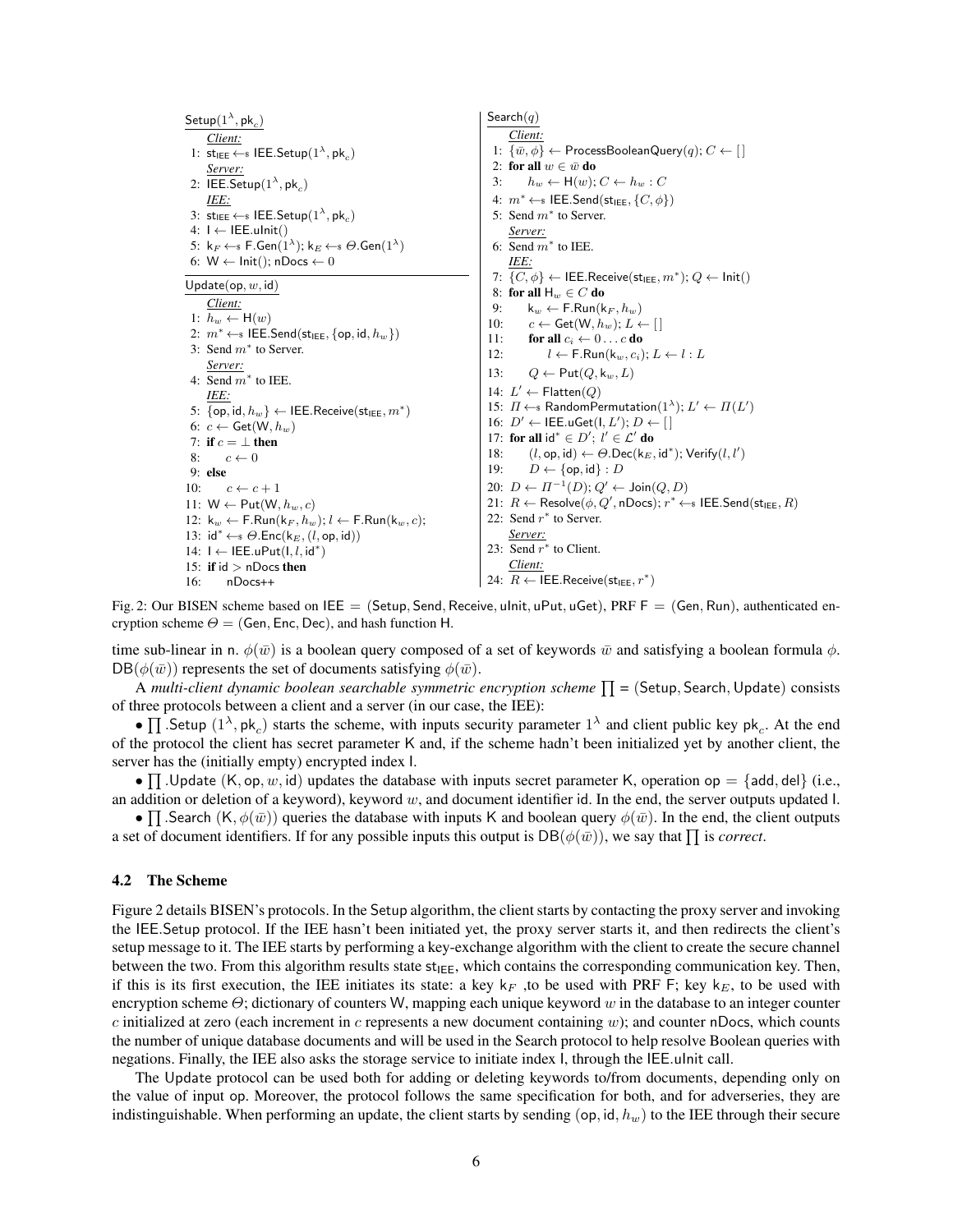channel (IEE.{Send, Receive} calls), where  $h_w$  is a hash of keyword w, performed to normalize keyword lengths and make updates for different keywords indistinguishable. Upon receiving this message, the IEE builds l, the label (or index key) for this update, by first applying F on  $h_w$  and  $k_F$  to produce  $k_w$ , and then on  $k_w$  and c (the keyword's counter, retrieved from W). This double application of F allows merging both  $h_w$  and c with a secret parameter ( $k_F$ ), producing a secure label that is unique for this update. l determines the position in index I where the update will be stored. As index value, the IEE encrypts  $(l, \text{op}, \text{id})$  with  $\Theta$ , an authenticated encryption scheme.  $\Theta$  ensures the preservation of both privacy and integrity of encrypted index values. Furthermore, by including  $l$  in the encrypted index value, the IEE can validate during Search operations that the server is returning correct responses when it requests index values from untrusted storage. Finally, the IEE sends this new index entry to the server for storage, through the IEE.uPut call, and increments nDocs if this is a new document.

When searching with a boolean query, the client also sends  $h_w$  to the IEE, for each keyword w in the query. Additionally the client sends  $\phi$ , the boolean formula of the query that the IEE needs for computing search results. Given this message, the IEE recalculates all labels for the inputed keywords (as in Update), requesting the respective index positions from the server through IEE.uGet. To hide any possible patterns in the query structure, the IEE randomly permuts label order and requests all at once (or alternatively in single, but successive requests, if the storage service does not provide such semantics). The IEE proceeds to decrypt these entries with  $\Theta$ , verifies if the server returned correct index values for each label (aborting the protocol otherwise), and resolves the boolean query by applying  $\phi$  to the results.

In this setting, the process of resolving a boolean query can be described in light of set operations. Searching for a keyword results in a set of document identifiers. When two or more keywords are queried, their sets can be unionized or intersected, depending if  $\phi$  specifies disjunctions or conjunctions between them, respectively. For queries of three or more keywords, parentheses can also be used to specify precedence between boolean operands. Performing negations is somewhat more complicated however, since inverting sets implies having knowledge of the range of all possible values (in this case, all document ids). To circumvent this issue we define that documents are identified by the incremental values of counter nDocs, starting at zero. Additionally, correctness of document identifiers is assured by enforcing that the ids inputed on Update belong to the range  $[0..n$ Docs  $+1]$ . Using this approach, the system can easily filter results for all existing documents, and thus efficiently support negations by searching for a keyword and inverting its document set<sup>1</sup>.

Optimizations and Extensions. An important goal in BISEN is being able to support lightweight IEE technologies, such as Intel SGX with its restricted EPC size of 128MB. The proposal to extend IEE storage with cryptographically secured accesses to untrusted storage partially supports this goal. However, when performing a search in very large databases, intermediary metadata that the IEE needs to process may still be too large for such hardware restrictions. In these scenarios, incremental computing principles can be applied to ensure scalability: the IEE can dynamically calculate how many index entries will fit in its limited trusted storage, request that many entries through the IEE.uGet call, process and discard them, preserving only partial search results and merging them with the results of previous iterations of this algorithm.

Increasing the number of IEEs is also a useful extension, allowing BISEN to scale regarding both database size and client concurrency. The best way to achieve this is to make IEEs stateless: clients could generate keys  $k_E$  and  $k_F$  and share them with new IEEs (which would also help with possible IEE termination issues by the proxy server), while remaining state (W and nDocs) could be stored in the storage service in a secure way and with a concurrency control mechanism. Encrypted index I is already monotonically crescent, hence avoiding concurrency issues.

Another design choice is how to perform delete operations. In the original approach by Cash et al. [13], delete tokens should be stored in a separate set D, indexed by a PRF over both the deleted keyword and document id. This approach has the advantage of only storing one index entry per keyword/document deletion, while BISEN stores a new entry for each deletion submitted by the client (even if repeated). However it makes keyword deletions distinguishable from additions, and requires contacting the server twice, first for accessing index I and then for accessing D.

### 4.3 Security Analysis

In BISEN our goal is for Update operations to have no leakage and Search operations to only reveal message lengths and which encrypted index entries are accessed, which we abstract as labels. This is similar to the access pattern of

<sup>&</sup>lt;sup>1</sup> We assume that ids are never effectively removed, i.e., even if a document has all of its keywords deleted, its id will still exist and will represent an empty document. This approach has other benefits as well, including the possibility of recycling document ids.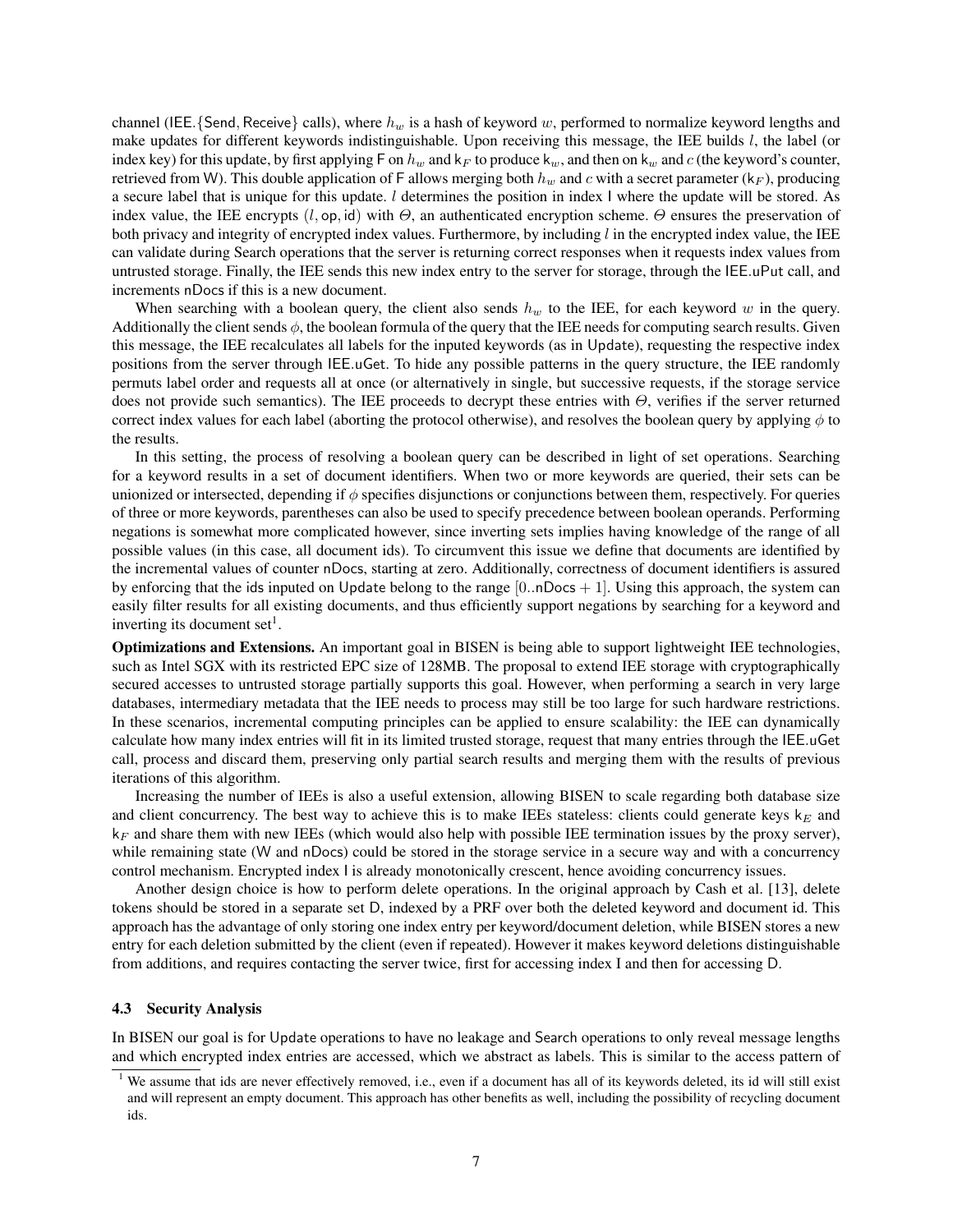previous SSE schemes, however it captures a stronger security notion since document identifiers are protected at all times. Moreover, executing Search for two distinct queries can leak the same label set, thus reducing the adversarial ability to distinguish between queries. For instance, boolean formulas  $\phi_1 = w_1 \vee w_2$  and  $\phi_2 = w_1 \wedge w_2$ , although representing different queries, access the same label set.

Formally, BISEN's security is parametrized by three leakage functions ( $\mathcal{L}_{\mathsf{Setup}}$ ,  $\mathcal{L}_{\mathsf{Update}}$ ,  $\mathcal{L}_{\mathsf{Search}}$ ). From these, only  $\mathcal{L}_{\text{Search}}$  produces leakage, detailed as follows:

 $\mathcal{L}_{\text{Search}}(q) = ((|\phi| + N), |\text{Resolve}(\phi, D, n \text{Docs})|, L)$ 

where the first part corresponds to the length of the input message ( $|\phi|$  is the length of the boolean formula of the query and N is the number of distinct keywords in it), the second part is the length of the query response, and L is the set of labels relevant for the resolution of the query.

The Update protocol has no leakage as all input and output messages are of equal length and cryptographic operations are performed inside the IEE. Having updates with zero leakage also ensures forward privacy [8]. Backward privacy (specifically, backward privacy with update pattern [9]) is ensured by storing additions and deletions in an indistinguishable fashion and filtering results in the IEE.

Moreover, the employed cryptographic mechanisms ensure security as follows: prf-security and uniqueness in keywords and counters ensures indistinguishability of labels from outputs from a random function applied to a unique counter; unforgeability of  $\Theta$  ensures that adversaries cannot produce a ciphertext that does not exactly match the stored data for said keyword/counter pair on the corresponding update request; the security of the IEE channel and the sequence numbers used prevent adversaries from emulating a fake BISEN execution, forging client requests, altering the order of messages exchanged, or performing replay attacks. In the Appendix Section we provide a formal security proof of these statements in the real/ideal standard cryptographic model [26].

## 5 Implementation

We implemented a prototype of BISEN in C/C++, with around 6200 lines of code. Our prototype is based on Intel SGX [16], using its remote-attestation and enclave management primitives to provide the IEE functionalities required by BISEN. To bootstrap the IEE and establish secure Client-IEE channels, we leveraged the SGX-based open-source implementation of Bahmani et al. [3], adapting it for BISEN. Their original implementation employed the NaCl cryptographic library [6] for elliptic curve algorithms and other cryptographic primitives. Our adapted implementation relies on LibSodium [29] instead, which is a more complete and up-to-date constant-time cryptographic library, partly based on AES-NI. Constant-time cryptographic algorithms based on hardware implementations and oblivious primitives allow us to prevent side-channel leakage of the SGX enclave, including page and cache level leakage.<sup>2</sup>

We instantiate PRF F with LibSodium's SHA256-HMAC implementation, and  $\Theta$  with its authenticated encryption algorithm, XSalsa20 stream cipher with Poly1305 MACs. Since LibSodium is not ready for SGX deployment, we prepared an SGX-compatible version by (among other steps) removing all unsupported functions in SGX and replacing randomness functions with their equivalents from Intel's RNG library.

Regarding attestation, the employed mechanism follows the design originally proposed in [4], where each program running on an IEE must produce a signature of its code and I/O trace thus far. For Intel SGX, this relies on the Quoting enclave, which uses the EPID group signature scheme [11] to produce a signature (quote) binding the enclave execution trace with the code that produced such trace. Verification of quotes is performed by the client through Intel's Attestation Service.

For the IEE to interact with the encrypted index I, we leveraged on SGX ocalls. Additionally, concurrent accessed are managed by leveraging enclave multi-threading and by using concurrent data structures that only block on writes. Our implementation is open-source and available at: https://github.com/sgtpepperpt/BISEN.

## 6 Experimental Evaluation

We now experimentally evaluate BISEN, using the prototype implementation described in the previous section.

 $2$  Note that these countermeasures are not sufficient to protect from devastating attacks such as [35]. This is where BISEN benefits from relying on the IEE abstraction, as one can instead implement it on hardware resilient to speculative execution attacks if this is a realistic concern, e.g. MI6 [10].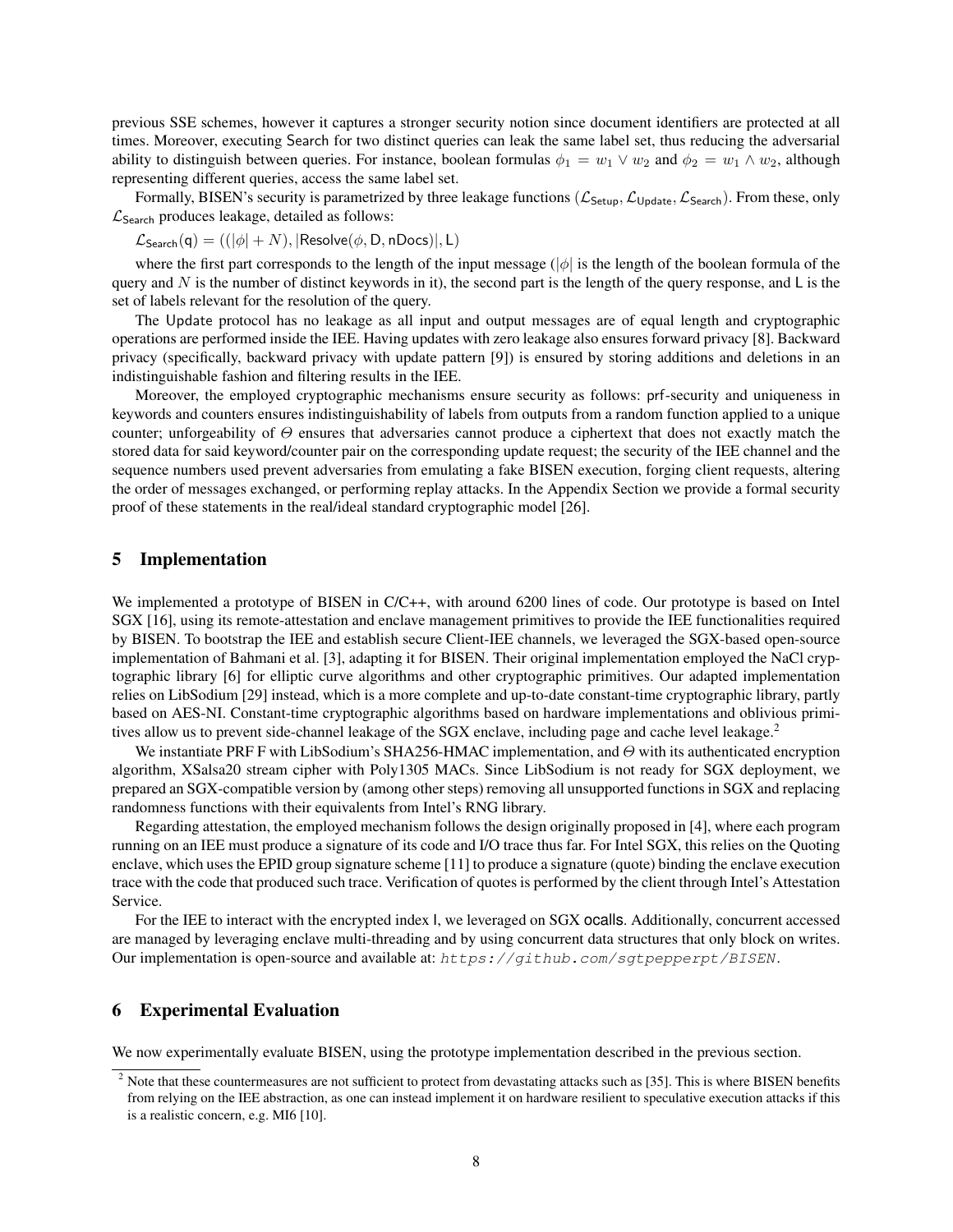

Fig. 3: Performance of the Update protocol.

Experimental Test-Bench. We present performance results for BISEN and its Search and Update protocols. As IEE and proxy server, we used an Intel NUC i3-7100U with built-in SGX support, 2.4GHz of CPU frequency, 8GB of RAM, 256GB of SSD storage, running Ubuntu Server 18.04.1. As storage service we used a server with an AMD Opteron 6272 CPU with 64GB of RAM. Both machines were deployed on a one gigabit ethernet network. To evaluate the impact of remote communications, and since we already had the previous hardware available, we leveraged the cloud to deploy the client instead, using an AWS EC3 t3.large instance. The round-trip time between client and proxy server was 41.377ms and the max transmission rate was 50Mb/s. As dataset, we used a the english wikipedia dump of August 2018 [37] with around 60GB of uncompressed text data, 5.5 million documents, and 464 million keyword/document pairs. Measurements are based on an average of 50 independent executions.

**Experimental Evaluation Roadmap.** The goal of our experimental work is to answer the following questions: *i.*) what are the storage costs of BISEN;  $ii$ .) what is the performance cost (i.e., total time consumed) to process and store a whole dataset through a batch of Update protocol invocations, and how does this performance evolve as we scale the dataset's size;  $iii.$ ) what is the performance cost of executing different types of Search queries, including queries with multiple conjunctions, disjunctions, and negations, considering different database sizes, the selectivity of queried keywords (i.e., the size of returned results), and the query size; and  $iv$ .) how does BISEN's performance compare with the state of art in Boolean SSE, namely the recent IEX-2LEV scheme [24].

## 6.1 Storage Costs

In BISEN, clients only store one cryptographic key (32 bytes), which is used for secure communication with the IEE. The IEE also stores this key, plus k<sub>F</sub> and k<sub>E</sub> (3 \* 32 = 96 bytes). Additionally it stores dictionary of counters W, which keeps a counter (4 bytes) and a hash (32 bytes) per entry, with one entry per unique keyword in the database. For the English Oxford dictionary containing 616500 unique word-forms, this results in an upper bound of around 20MB IEE storage, while e-mail date searches for individual days over 200 years could correspond to around 3MB IEE storage. The storage service stores index I, which can grow due to the security guarantees provided (83 bytes per entry), nonetheless with cloud storage this can be more seamlessly scaled.

#### 6.2 Update Performance

Figure 3 reports the performance results for the Update protocol of BISEN. The y-axis represents time elapsed (in seconds), while the x-axis represents the update size in terms of keyword-document pairs (i.e., how many entries are being added to index I at once, with a single batch of multiple Update protocol invocations). Results were measured at different batch update sizes (up to 464 million pairs) and are reported for networking and for the three main protocol executors in separate, namely the client, IEE, and storage service. Proxy performance is omitted for simplicity, as it only forwards messages and its execution is highly efficient. Total results are also reported for convenience of the reader.

Analysing the obtained results, one can conclude that BISEN's performance scales linearly with the size of the batch update (Total line in Figure 3). An update for a single document with 640 keywords takes 29ms, while a batch update of multiple documents totaling 464 million keywords takes 11.239 seconds (around 3 hours). This means that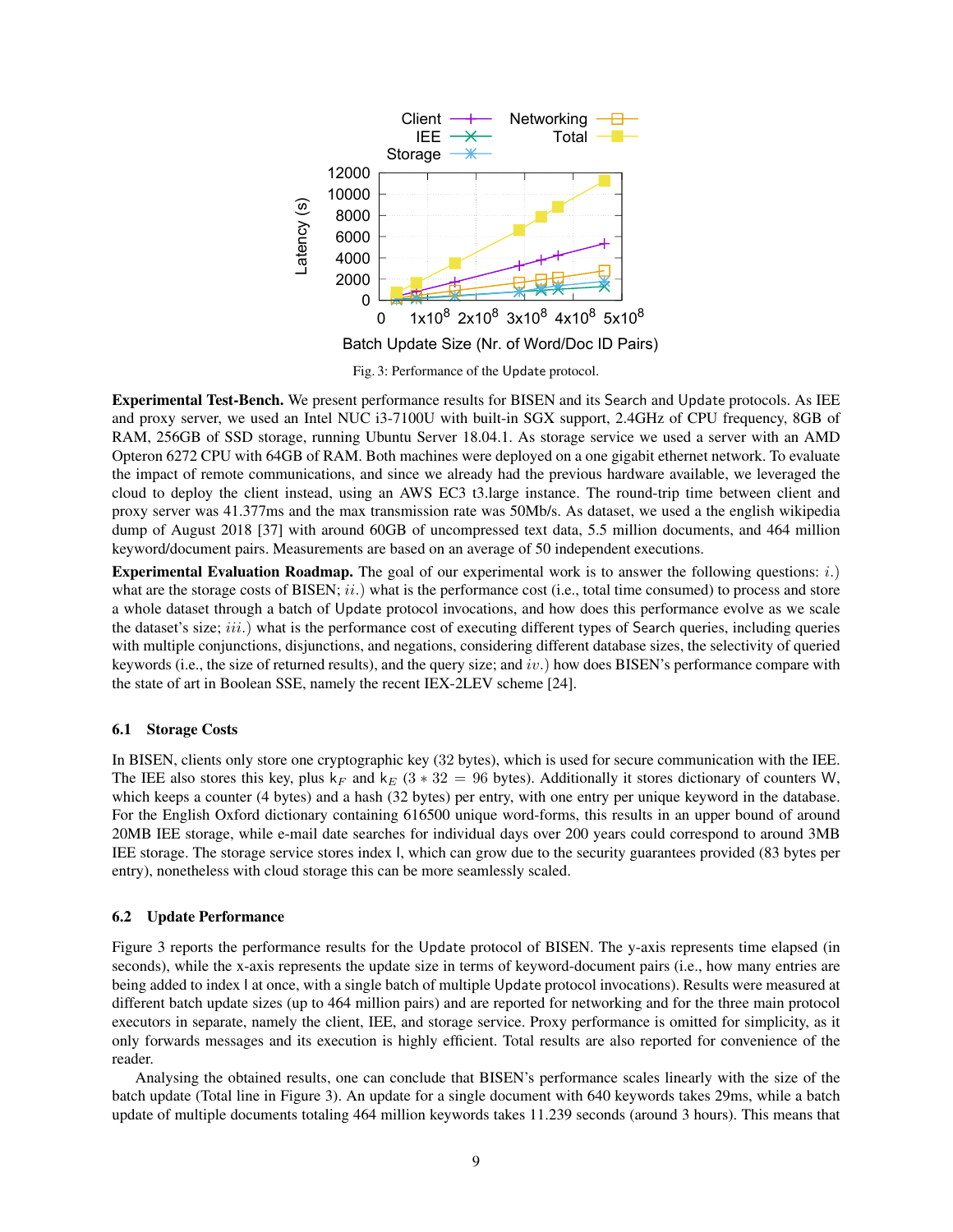

Fig. 4: Performance of each participant in the Search protocol, for an example conjunctive query of five keywords.

performance of Update invocations is mostly unaffected by the current database size. This is a natural observation, since this protocol does not depend on previous operations. These results also reflect the good performance properties of modern trusted hardware technologies, namely Intel SGX. The results for network performance basically show the cost of uploading data to the cloud, as BISEN adds very little cryptographic expansion: communications are encrypted with standard symmetric-key cryptography, and keywords are only hashed.

Regarding the performance of each protocol participant in separate, we can observe that time spent in the IEE and Storage Service is roughly similar, with a tendency for the Storage to become a bottleneck for larger operations. While we consider a single storage server, distributing this service across multiple machines might mitigate its weight in the operation. In turn, the IEE is responsible for simple cryptographic computations, entering enclave mode in SGX, and exiting this mode to store data through SGX ocalls, which is reflected in the latency for the maximum update (1300 seconds for 464 million keyword/document pairs). The largest slice of processing is on the client, which seems contradictory as from BISEN's specification (Figure 2), the client performs very few computations. From our analysis, we argue that these results are due to necessary pre-processing: the client has to process the whole dataset from disk, parsing its keywords, stemming them and filtering stop-words [31]. The introduction of parallel processing on our client prototype can help improve these results. Additionally, in applications where documents are created and edited online for instance, this overhead would be greatly reduced.

#### 6.3 Search Performance

To analyse the performance of the Search protocol, we conducted experiments with different types of queries, measuring in all cases how performance scaled with the increase in database size. For transparency in evaluation, in the following experiments we used the most popular keywords in the english language, i.e., the keywords that appear in more documents (also known as having high selectivity). From first to twelve, these are: *time*, *person*, *year*, *way*, *day*, *thing*, *man*, *world*, *life*, *hand*, *part*, and *child*

Performance of each Participant. We start by analysing the performance of networking and of each protocol participant in separate when executing the Search protocol. For this analysis we used an example conjunctive query with the five most popular keywords in the database, measuring performance at increasing database sizes. Figure 4 presents the results. In contrast with the previous results for Update, client processing in Search is very efficient. This performance cost is mostly dependent on the query size, nonetheless even for a query of five keywords it is almost close to zero (an average of  $80\mu s$ ). Networking also exhibits similar results.

The remaining performance cost is divided between the storage service and the IEE, with the IEE being the least efficient of the three components. This is due to most computations in Search being performed by the IEE. This aspect can potentially be improved by exploring parallelism in our prototype implementation based on SGX.

Boolean Formulas and Query Size. With this test (Figure 5) we wanted to assess the impact of both the type of operators and the length of the query on overall latency. We used queries in both Conjunctive (CNF) and Disjunctive (DNF) Normal Forms, with one, three and five conjunctions and disjunctions. These correspond, for example, to queries of the form  $(A \vee B) \wedge (C \vee D)$  (one conjunction) or  $(A \vee B) \wedge (C \vee D) \wedge (E \vee F) \wedge (G \vee H)$  (three conjunctions) for CNF; the same logic applies to the DNF.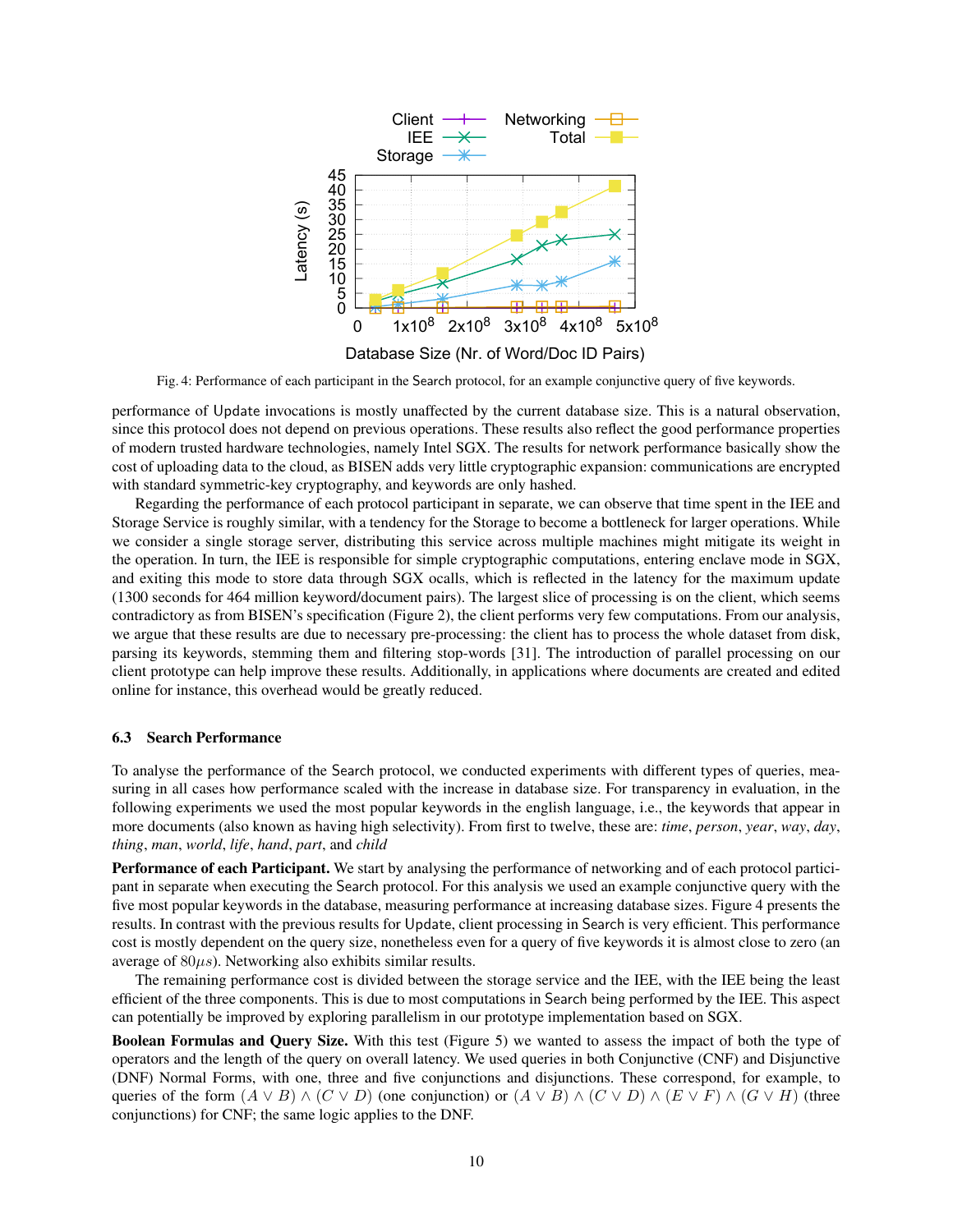

Fig. 5: Impact of the boolean formula and query size on the performance of the Search protocol.



Fig. 6: Impact of query selectivity on the performance of the Search protocol.

Analysing the results, we can conclude that BISEN supports queries in any boolean formula with equal performance. For this experiment, the determining factors in performance were the database and query sizes. Increasing the database size leads to a linear increase in the time required for resolving queries, as was already noted in the previous experiment. Moreover, increasing the query size (from one to three and five conjunctions/disjunctions) also increases search latency, but by a smaller fraction. This means performance costs tend to amortize when increasing query sizes.

Query Selectivity. Next we study the impact of query selectivity (i.e., the size of search results) on Search performance. In these experiments, we performed single-keyword queries with different selectivity levels, by choosing query keywords based on their database popularity. Figure 6 shows the results for queries returning from 0.2% to 25% of the database. As expected, query selectivity has a high impact on Search performance. Just by searching a different, more popular keyword, Search performance can go from 1 to 16 seconds. This is not surprising, as more popular keywords appear in more documents, and hence the IEE will have to request, decrypt, and verify additional index entries. Nonetheless, results seem to amortize towards larger databases. These results are also consistent with the performance measurements of Figure 5, whose keyword searches have very high selectivity.

Negations. In Table 1 we present the impact of negations for queries of fixed size (10 keywords), varying the number of negated keywords – one, five and ten; then a fully negated query – of the form  $\neg(A \wedge B)$ , and finally the equivalent version of the latter using De Morgan's laws. Our objective was to assess the impact performance of the negation operation across different types of queries and numbers of negations. Results show that the number of negation operations performed has minimal impact, even for larger database sizes, which can be explained by the low overhead of Boolean processing. Since all queries require the same number of entries to be fetched from Storage Service, which is where the main bottleneck lies, their latency is therefore similar.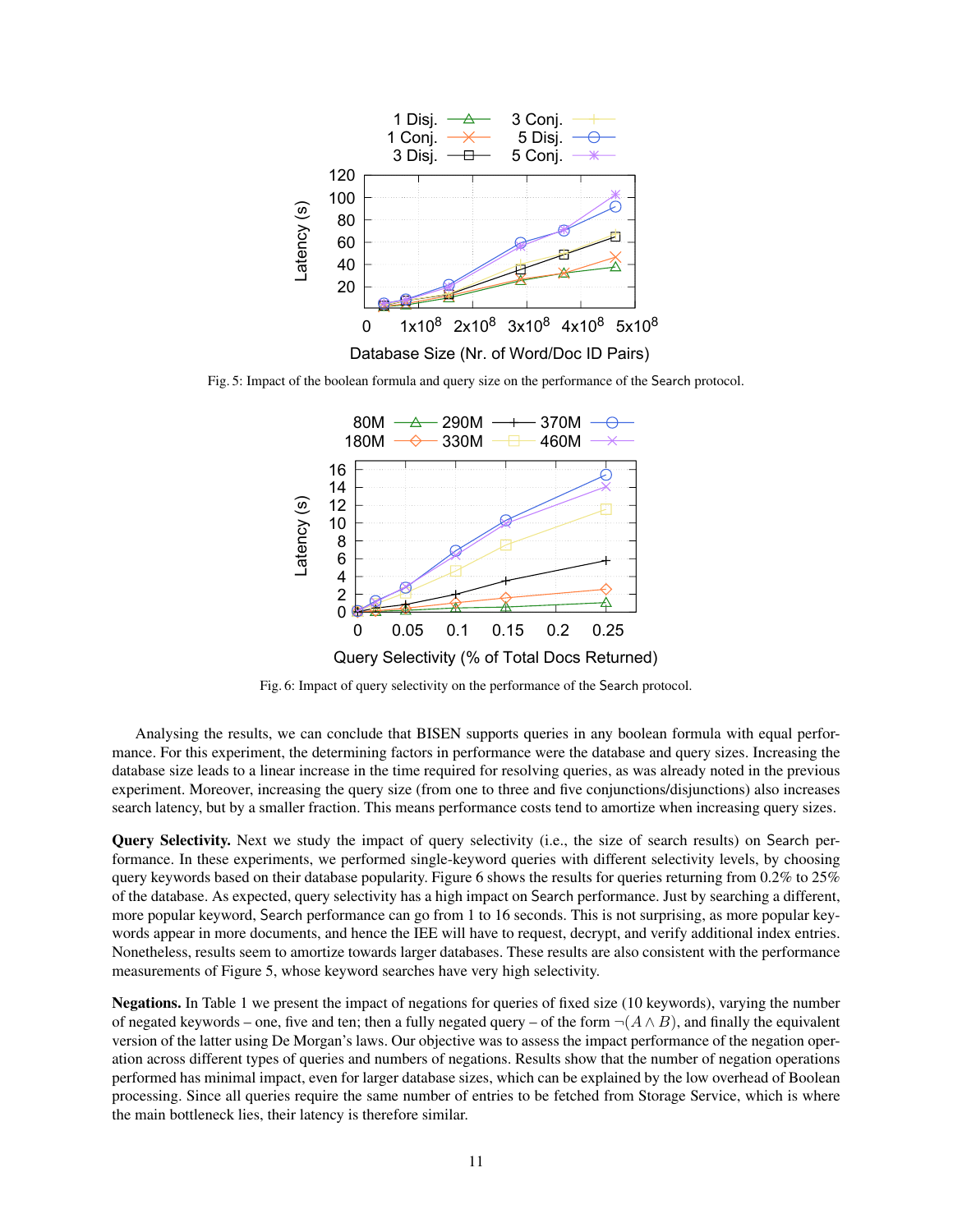|                                    |  |       | DB Size   1 Neg. 5 Neg.   10 Neg.   Fully Neg. |
|------------------------------------|--|-------|------------------------------------------------|
| 35 996 207   4.286   4.498         |  | 3.052 | 4.319                                          |
| 76 672 004   9.335   9.241   9.610 |  |       | 7.185                                          |
| 156 143 147 18.653 18.092 21.095   |  |       | 16.589                                         |
| 333 784 724 52.265 58.227 50.850   |  |       | 51.996                                         |
| 464 054 543 86.057 82.289 85.041   |  |       | 86.938                                         |

Table 1: Performance (in seconds) of negations in the Search protocol.

| <b>Database Size</b><br>(Nr of pairs w/id) BISEN IEX-2LEV BISEN IEX-2LEV BISEN IEX-2LEV |       | <b>Update</b> |       | <b>Search CNF</b> |       | <b>Search DNF</b> |
|-----------------------------------------------------------------------------------------|-------|---------------|-------|-------------------|-------|-------------------|
| 9793                                                                                    | 0.151 | 5143          | 0.004 | 12                | 0.004 | 15                |
| 27 4 4 6                                                                                | 0.423 | 15568         | 0.021 | 173               | 0.012 | 249               |
| 56 238                                                                                  | 0.862 | 29274         | 0.061 | 216               | 0.034 | 427               |

Table 2: Performance comparison between BISEN and IEX-2LEV [24]. All times are in seconds. Queries composed of eight keywords.

#### 6.4 Comparison with IEX-2LEV

We now compare the performance of BISEN with the state of the art in Boolean SSE, in particular the recent IEX-2LEV scheme [24]. To this end, we used the author's open-source implementation [18] (with a filtering parameter of 0.2, as reported in their evaluation [24]), and conducted experiments with the Enron database [27], an email archive with 2.6GB of text data used by the authors.

Since IEX-2LEV requires large volatile storage and was originally evaluated on a machine with 60 GB of RAM and a 60-core CPU, we followed a similar test-bench and deployed IEX-2LEV in our AMD Opteron 6272 CPU with 64 cores and 64GB of RAM. For experimental comparison we deployed BISEN on the same machine, executing IEE computations in SGX simulated mode. Table 2 presents the results obtained for BISEN and IEX-2LEV, considering increasing database sizes (up to 56238 keyword-document pairs, as we were unable to execute IEX-2LEV with higher database sizes), and different operations: Update (performed as Setup in IEX-2LEV), and Search with queries with eight keywords (selected at random from the Enron database) in both CNF and DNF.

Analysing the results we can conclude that BISEN is much more efficient than the state of the art in Boolean SSE. This phenomenon can be observed both for the Update operation, where IEX-2LEV requires eight hours to index a database with 56 238 pairs while BISEN only requires 0.151 seconds; and the Search operation, where IEX-2LEV is more efficient but still requires 216 seconds to search the largest database with a CNF boolean query while BISEN performs the same query in 0.061 seconds. Furthermore, the improvement in storage performance is also evident from these results, since BISEN could process and index large databases with 10 million pairs in a machine with only 8 GB of RAM and IEX-2LEV could only support little more than 56 thousand pairs in a machine with 64 GB. These results can be explained by the difficulty of managing complex multi-map data-structures that IEX-2LEV needs to employ in order to achieve its security guarantees. In BISEN, by leveraging the natural synergy between standard cryptographic primitives and IEEs deployed as remote trust anchors, we are able to improve performance and scalability by a large fraction, while further improving security and minimizing leakage.

# 7 Conclusions

In this paper, we have identified and addressed one of the fundamental security issues in Searchable Symmetric Encryption (SSE) schemes, which is the outsourcing of critical cryptographic computations to the untrusted server. This was achieved by proposing a new hybrid approach to SSE that combines standard symmetric-key cryptographic primitives with modern attestation-based trusted hardware. In our approach we minimize assumptions and requirements on the employed hardware technology, in particular regarding its trusted storage capacity. Instead, trusted hardware is used as a limited-capacity Isolated Execution Environment abstraction, extending its resources through standard cryptographic primitives over more abundant (local, or even remote) untrusted resources. Based on this hybrid approach, we proposed BISEN, a new dynamic boolean SSE scheme with both forward and backward privacy, minimal leakage, and optimal computation, storage, and communication overheads. BISEN is shown to be provably secure against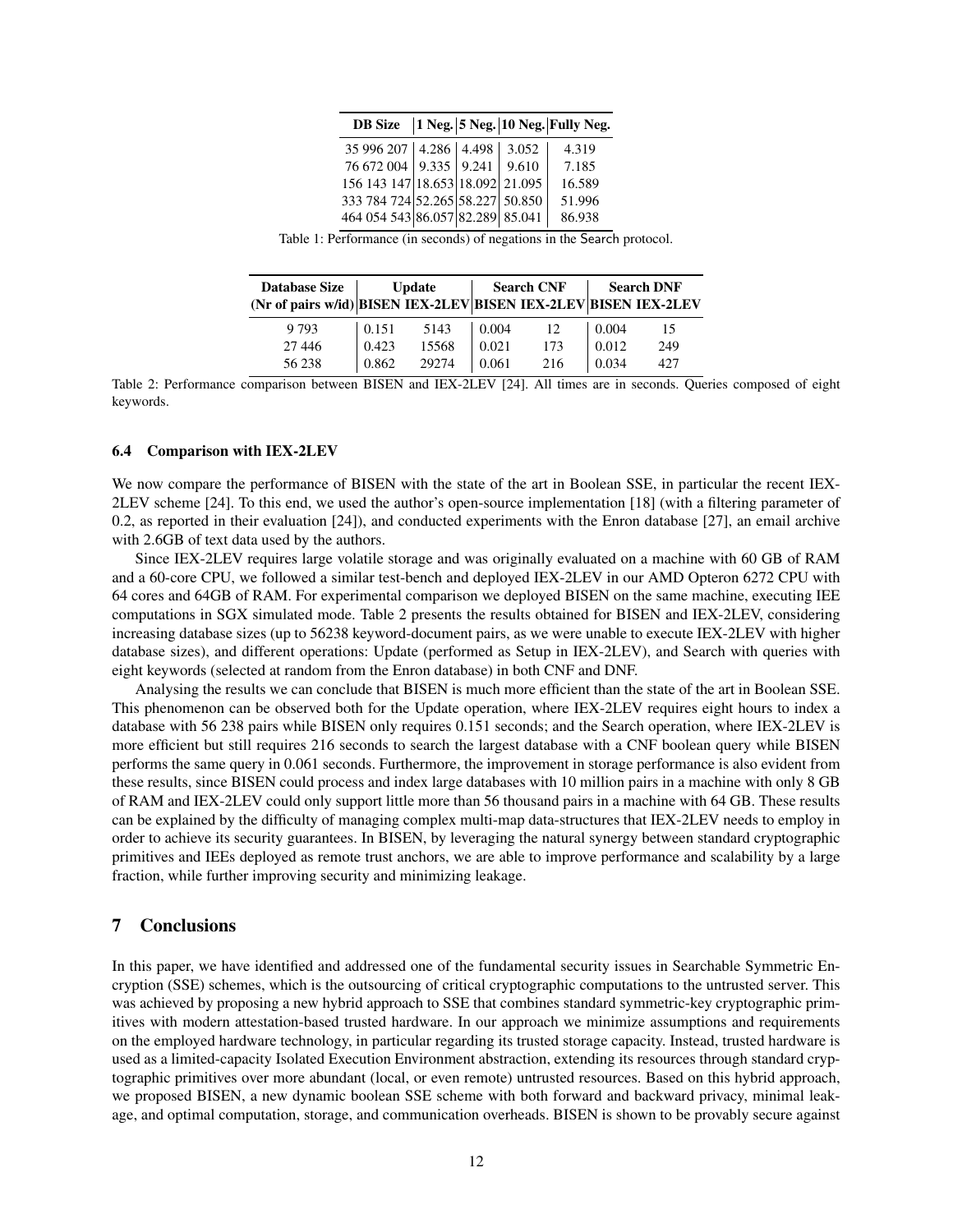active adversaries under the standard security model. Experimental results obtained trough real-world datasets and an open-source implementation of BISEN demonstrate its optimal performance and efficiency properties.

# Acknowledgments

This work was supported by FCT/MCTES through project HADES (PTDC/CCI-INF/31698/2017) and NOVA LINCS (UID/CEC/04516/2013), and the EU through project LightKone (grant agreement  $n^{\circ}$  732505).

## References

- 1. T. Alves and D. Felton. TrustZone: Integrated hardware and software security. *ARM white paper*, 3(4):18–24, 2004.
- 2. M. Armbrust, A. Fox, R. Griffith, A. D. Joseph, R. Katz, A. Konwinski, G. Lee, D. Patterson, A. Rabkin, I. Stoica, and M. Zaharia. A view of cloud computing. *Communications of the ACM*, 53(4):50–58, 2010.
- 3. R. Bahmani, M. Barbosa, F. Brasser, B. Portela, A.-R. Sadeghi, G. Scerri, and B. Warinschi. Secure multiparty computation from SGX. In *Financial Cryptography and Data Security - FC'17*, 2017.
- 4. M. Barbosa, B. Portela, G. Scerri, and B. Warinschi. Foundations of hardware-based attested computation and application to SGX. In *EURO S&P'16*, pages 245–260, 2016.
- 5. M. Bellare and P. Rogaway. Introduction to modern cryptography. *Ucsd Cse*, 207:207, 2005.
- 6. D. Bernstein, T. Lange, and P. Schwabe. The security impact of a new cryptographic library. In *LATINCRYPT'12*. Springer, 2012.
- 7. C. Bösch, P. Hartel, W. Jonker, and A. Peter. A Survey of Provably Secure Searchable Encryption. ACM CSUR, 47(2):18:1—-18:51, 2015.
- 8. R. Bost. Sophos Forward Secure Searchable Encryption. In *CCS'16*. ACM, 2016.
- 9. R. Bost, B. Minaud, and O. Ohrimenko. Forward and Backward Private Searchable Encryption from Constrained Cryptographic Primitives. In *CCS'17*. ACM, 2017.
- 10. T. Bourgeat, I. Lebedev, A. Wright, S. Zhang, S. Devadas, et al. Mi6: Secure enclaves in a speculative out-of-order processor. *arXiv preprint arXiv:1812.09822*, 2018.
- 11. E. Brickell and J. Li. Enhanced privacy id from bilinear pairing for hardware authentication and attestation. *International Journal of Information Privacy, Security and Integrity 2*, 1(1):3–33, 2011.
- 12. D. Cash, P. Grubbs, J. Perry, and T. Ristenpart. Leakage-Abuse Attacks Against Searchable Encryption. In *CCS'15*, pages 668–679. ACM, 2015.
- 13. D. Cash, J. Jaeger, S. Jarecki, C. Jutla, H. Krawczyk, M. Rosu, and M. Steiner. Dynamic searchable encryption in very-large databases: Data structures and implementation. In *NDSS'14*, volume 14, 2014.
- 14. D. Cash, S. Jarecki, C. Jutla, H. Krawczyk, M.-C. Rosu, and M. Steiner. Highly-Scalable Searchable Symmetric Encryption with Support for Boolean Queries. In *CRYPTO'13*, pages 353–373. Springer, 2013.
- 15. ComScore. The 2017 U.S. Mobile App Report. http://tinyurl.com/ya8kkxan, 2017.
- 16. V. Costan and S. Devadas. Intel sgx explained. Technical report, Cryptology ePrint Archive, Report 2016/086, 2016. https://eprint.iacr.org/2016/086, 2016.
- 17. R. Curtmola, J. Garay, S. Kamara, and R. Ostrovsky. Searchable Symmetric Encryption: Improved Definitions and Efficient Constructions. In *CCS'06*, pages 79–88, 2006.
- 18. Encrypted Systems Lab, Brown University. The clusion library. https://github.com/encryptedsystems/Clusion, 2018.
- 19. B. A. Fisch, D. Vinayagamurthy, D. Boneh, and S. Gorbunov. Iron: Functional encryption using intel sgx. In *CCS'17*. ACM, 2017.
- 20. T. Frieden. VA will pay \$20 million to settle lawsuit over stolen laptop's data. CNN. http://tinyurl.com/lg4os9m, 2009.
- 21. B. Fuhry, R. Bahmani, F. Brasser, F. Hahn, F. Kerschbaum, and A.-R. Sadeghi. Hardidx: practical and secure index with sgx. In *IFIP DBSec*, pages 386–408. Springer, 2017.
- 22. S. Garg, P. Mohassel, and C. Papamanthou. TWORAM: efficient oblivious RAM in two rounds with applications to searchable encryption. In *Crypto'16*, pages 563–592. Springer, 2016.
- 23. G. Greenwald and E. MacAskill. NSA Prism program taps in to user data of Apple, Google and others. The Guardian. http://tinyurl.com/oea3g8t, 2013.
- 24. S. Kamara and T. Moataz. Boolean Searchable Symmetric Encryption with Worst-Case Sub-Linear Complexity. In *EURO-CRYPT'17*. IACR, 2017.
- 25. S. Kamara, C. Papamanthou, and T. Roeder. Dynamic searchable symmetric encryption. In *CCS'12*, pages 965–976. ACM, 2012.
- 26. J. Katz and Y. Lindell. *Introduction to Modern Cryptography*. CRC PRESS, 2007.
- 27. B. Klimt and Y. Yang. Introducing the Enron Corpus. In *CEAS*, 2004.
- 28. D. Lewis. iCloud Data Breach: Hacking And Celebrity Photos. Forbes. https://tinyurl.com/nohznmr, 2014.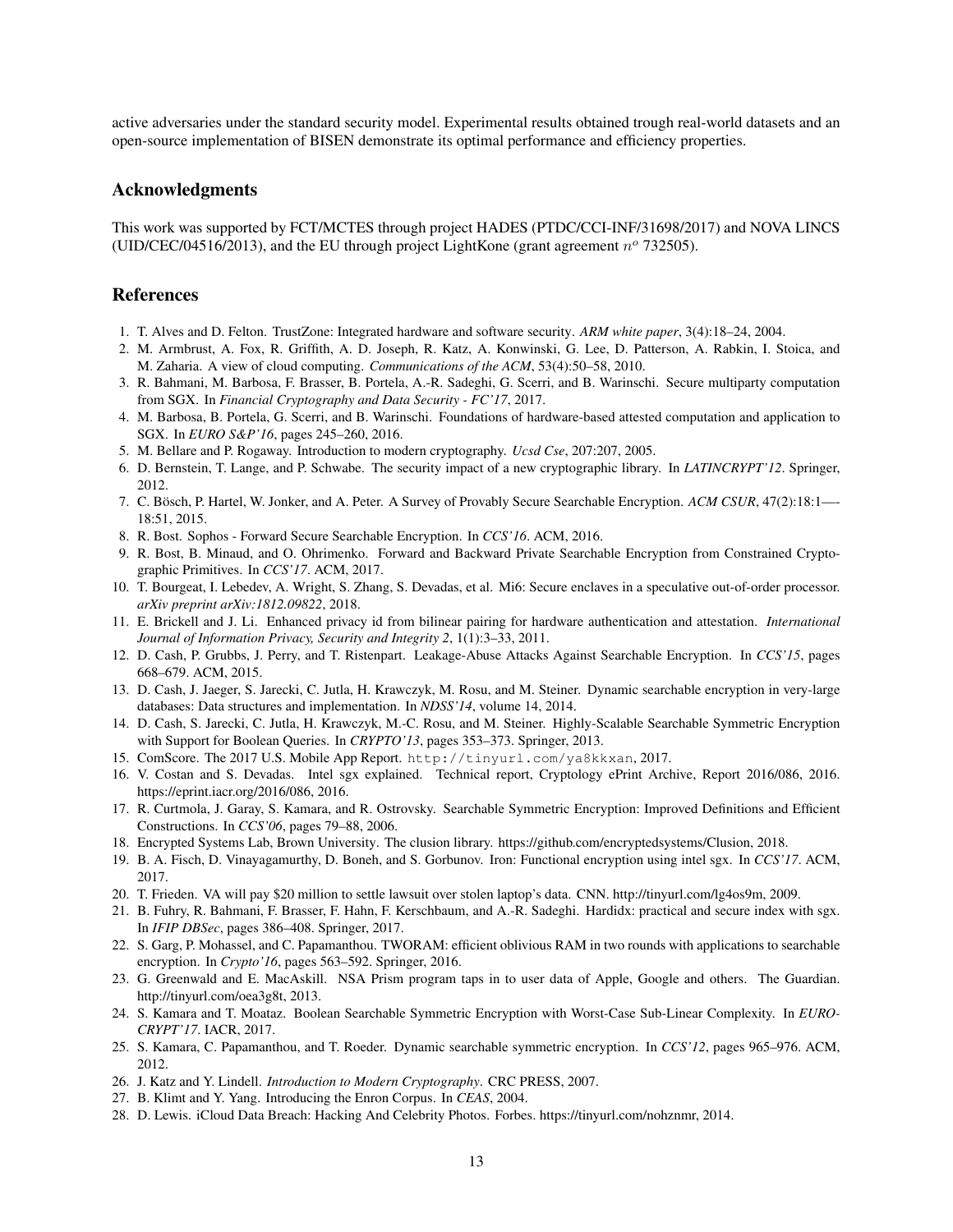| Setup $(1^{\lambda})$                                       | Search $(q)$                                                                                           |
|-------------------------------------------------------------|--------------------------------------------------------------------------------------------------------|
| Client:                                                     | Client:                                                                                                |
| 1: $k_E \leftarrow \in \Theta$ . Gen $(1^{\lambda})$        | 1: $\{\bar{w}, \phi\} \leftarrow$ ProcessBooleanQuery $(q)$                                            |
| 2: $k_F \leftarrow s$ F. Gen $(1^{\lambda})$                | 2: $Q \leftarrow \text{Init}()$                                                                        |
| $3: W \leftarrow \text{Init}()$                             | 3: for all $w \in \bar{w}$ do                                                                          |
| 4: $n\text{Docs} \leftarrow 0$                              | 4: $\mathsf{k}_w \leftarrow \mathsf{F.Run}(\mathsf{k}_F,w); c \leftarrow \mathsf{Get}(\mathsf{W},w)$   |
| Server:                                                     | 5: $L \leftarrow   $                                                                                   |
| 5: I ← Init()                                               | 6: for all $c_i \leftarrow 0 \dots c$ do                                                               |
|                                                             | 7: $l \leftarrow \mathsf{F.Run}(\mathsf{k}_w, c_i); L \leftarrow l : L$                                |
| Update $(op, w, id)$                                        | 8: $Q \leftarrow \text{Put}(Q, w, L)$                                                                  |
| Client:                                                     | 9: $L' \leftarrow$ Flatten(Q); $\Pi \leftarrow$ Random Permutation(1 <sup><math>\lambda</math></sup> ) |
| 1: if $id > n$ Docs then                                    | 10: $L' \leftarrow \Pi(L')$                                                                            |
| $n$ Docs $++$<br>2:                                         | 11: Send $L'$ to Server.                                                                               |
| 3: $c \leftarrow$ Get(W, w)                                 | Server:                                                                                                |
| 4: if $c = \perp$ then                                      | 12: $D' \leftarrow \lceil \rceil$                                                                      |
| 5: $c \leftarrow 0$                                         | 13: for all $l \in L'$ do                                                                              |
| $6:$ else                                                   | 14: $id^* \leftarrow Get(l, l); D' \leftarrow id^* : D'$                                               |
| 7: $c \leftarrow c + 1$                                     | 15: Send $D'$ to Client.                                                                               |
| 8: $k_w \leftarrow F.Run(k_F, w)$                           | Client:                                                                                                |
| 9: $l \leftarrow F.Run(k_w, c)$                             | 16: $D' \leftarrow \Pi^{-1}(D')$ ; $D \leftarrow [$                                                    |
| 10: $id^* \leftarrow s \Theta$ . Enc $(k_E, \{l, op, id\})$ | 17: for all $\mathrm{id}^* \in D'$ ; $l' \in L'$ do                                                    |
| 11: Send $l$ , id* to Server.                               | 18: $\{l, op, id\} \leftarrow \Theta \cdot \text{Dec}(k_E, id^*)$ ; Verify $(l, l')$                   |
| 12: $W \leftarrow \text{Put}(W, w, c)$                      | 19: $D \leftarrow \{\textsf{op}, \textsf{id}\} : D$                                                    |
| Server:                                                     | 20: $Q' \leftarrow \text{Join}(Q, D)$                                                                  |
| 13: $I \leftarrow \text{Put}(I, l, id^*)$                   | 21: $R \leftarrow$ Resolve $(\phi, Q', n$ Docs)                                                        |

Fig. 7: A variant of BISEN without IEEs, based solely on PRF  $F = (Gen, Run)$  and authenticated encryption scheme  $\Theta =$ (Gen, Enc, Dec).

- 29. libsodium Deveplopment Team. The sodium crypto library (libsodium). https://libsodium.org, 2018.
- 30. C. Liu, L. Zhu, M. Wang, and Y.-A. Tan. Search pattern leakage in searchable encryption: Attacks and new construction. *Information Sciences*, 265:176–188, 2014.
- 31. C. D. Manning, P. Raghavan, and H. Schütze. An Introduction to Information Retrieval, volume 1. Cambridge University Press, 2009.
- 32. M. Russinovich. Introducing Azure confidential computing. https://tinyurl.com/y3qqwguk, 2017.
- 33. S. Sasy, S. Gorbunov, and C. W. Fletcher. Zerotrace: Oblivious memory primitives from intel sgx. In *NDSS'18*, 2018.
- 34. E. Stefanov, C. Papamanthou, and E. Shi. Practical Dynamic Searchable Encryption with Small Leakage. In *NDSS'14*, 2014.
- 35. J. Van Bulck, M. Minkin, O. Weisse, D. Genkin, B. Kasikci, F. Piessens, M. Silberstein, T. F. Wenisch, Y. Yarom, and R. Strackx. Foreshadow: Extracting the keys to the intel sgx kingdom with transient out-of-order execution. In *Security'18*. Usenix, 2018.
- 36. W. Wang, G. Chen, X. Pan, Y. Zhang, X. Wang, V. Bindschaedler, H. Tang, and C. A. Gunter. Leaky cauldron on the dark land: Understanding memory side-channel hazards in sgx. In *CCS'17*, 2017.
- 37. I. Wikimedia Foundation. Wikipedia:Database download. https://en.wikipedia.org/wiki/Wikipedia: Database download, 2018.
- 38. Y. Zhang, J. Katz, and C. Papamanthou. All Your Queries Are Belong to Us: The Power of File-Injection Attacks on Searchable Encryption. In *Security'16*. USENIX Association, 2016.

# Building BISEN without IEEs

Figure 7 of this Appendix Section details a variant of BISEN that can be used in scenarios where trusted hardware and IEEs are unavailable. In a nutshell, computations previously performed by the IEE are now performed by the client instead. This approach achieves the same security guarantees as the original BISEN scheme, however it imposes a higher communication overhead.

## Formal Security model

Semantic security of an SSE scheme is defined with respect to a well defined leakage function  $\mathcal{L} = (\mathcal{L}_{\text{Setup}}, \mathcal{L}_{\text{Search}}, \mathcal{L}_{\text{Update}})$ [17, 25]. This definition of security follows the simulation-based real/ideal paradigm that is standard for security definitions in cryptography [26]. Leakage function  $\mathcal L$  describes precisely what information each protocol in the scheme is allowed to reveal. Definition 1 captures the security model of SSE.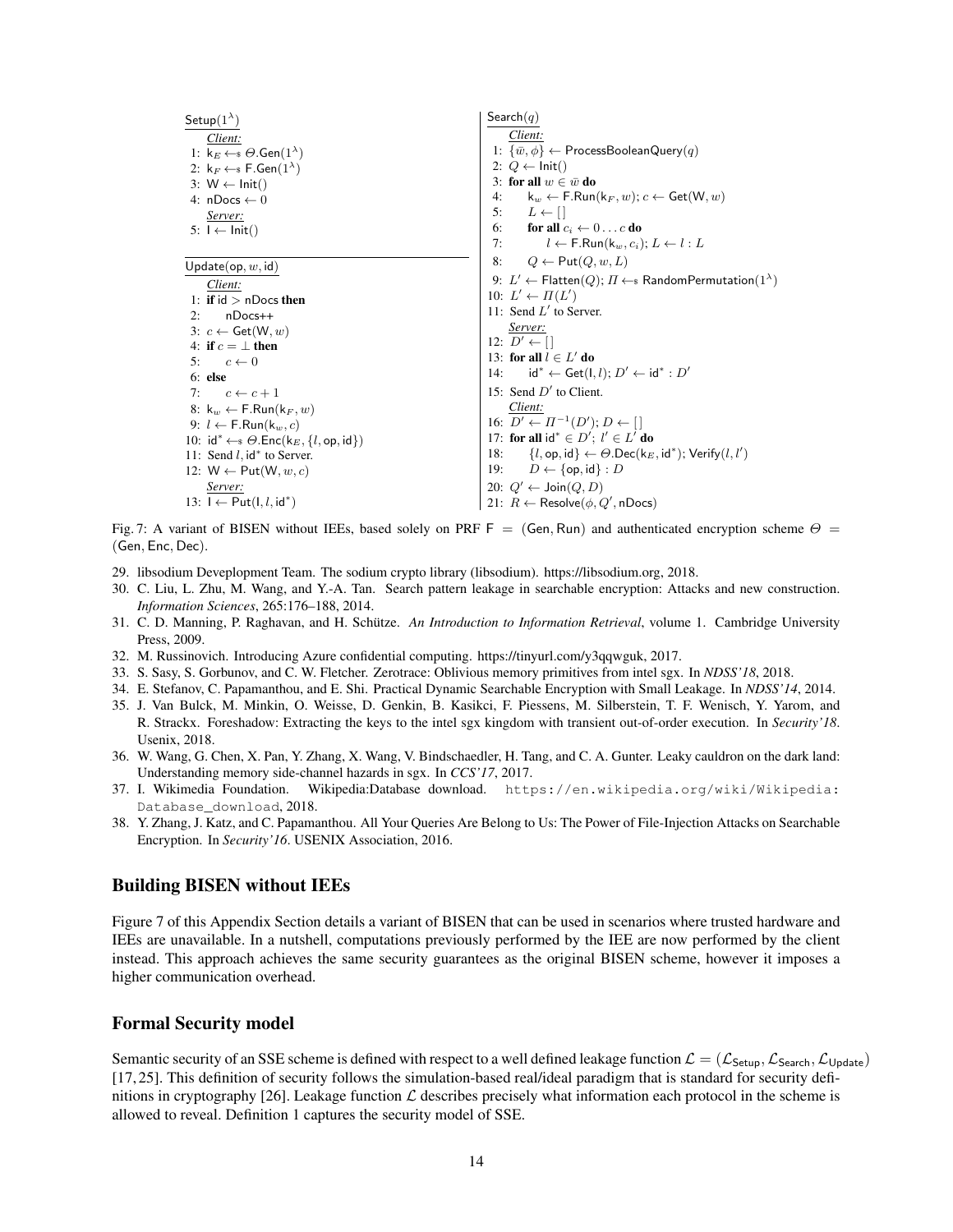$\bf{Definition 1.}$   $Let \prod = (\sf{Setup},\sf{Search},\sf{Update})$   $be$   $a$  dynamic  $boolean$   $SSE$   $scheme$  and  $\mathcal{L} = (\mathcal{L}_{\sf{Setup}},\mathcal{L}_{\sf{Search}},\mathcal{L}_{\sf{Update}})$ *a leakage function. For algorithms A (the adversary) and S (a simulator), we define security games*  $\textbf{Real}_{\Pi,\mathcal{A}}(1^{\lambda})$ and  $\text{Ideal}_{\mathcal{L},\mathcal{S},\mathcal{A}}(1^{\lambda})$  *as follows:* 

 $\textbf{Real}_{\Pi,\mathcal{A}}(1^{\lambda})$ : run (EDB, K)  $\leftarrow$  s Setup( $1^{\lambda}$ ) and give EDB to A. A then adaptively requests executions of Search *and* Update*, selecting client inputs* inp*. The game responds by executing the requested protocols with input* (K, inp)*, allowing* A *to select the server input* EDB *and arbitrarily respond to* uGet *requests. The execution transcripts are then provided to* A*. Eventually,* A *returns a bit, which is the output of the game.*

 $\text{Ideal}_{\mathcal{L},\mathcal{S},\mathcal{A}}(1^{\lambda})$ : run (EDB, st)  $\leftarrow$  s  $\mathcal{S}(\mathcal{L}^{\text{Setup}}(1^{\lambda}))$  and give EDB to A. A then repeatedly requests protocols Search *and* Update*, selecting client inputs* inp*, server input* EDB *and arbitrarily respond to* uGet *requests. The game responds by performing*  $S(\text{st}, \mathcal{L}^{\text{Search}}(\text{inp}))$  and  $S(\text{st}, \mathcal{L}^{\text{Update}}(\text{inp})),$  respectively, and returning the simulated tran*script back to* A*. Eventually,* A *returns a bit, which is the output of the game.*

 $\prod$  is *L*-secure against adaptive attacks if, for any active adversary *A*, there exists a simulator *S* such that:

$$
\left|\Pr[\mathbf{Real}_{\varPi,\mathcal{A}}(1^{\lambda})=1]-\Pr[\mathbf{Ideal}_{\mathcal{L},\mathcal{S},\mathcal{A}}(1^{\lambda})=1]\right|\leq\mu(\lambda)
$$

Given the previous definition, Figure 8 extends it with a game-based approach. In  $\text{Real}_{\Pi,A}$ , we first initialize the IEE-enabling machine (IEE.Init), and then allow  $A$  to interact with the BISEN protocol, detailed in a similar fashion in Figure 9. Since  $\mathcal A$  is an active adversary, we allow him full control over the untrusted storage component.  $\mathcal A$  is given feedback whenever a ulnit and uPut is executed, and is allowed to freely specify the output of any uGet request (thus the split of Search<sub>1</sub>, Search<sub>2</sub>). In Ideal<sub>A,S</sub>, simulator S first initializes the public parameters, and then  $\mathcal A$  is allowed to interact with  $\mathcal S$ , as described in Figure 11, receiving the leakage associated with each operation via  $\mathcal{L} = (\mathcal{L}_{\mathsf{Setup}}, \mathcal{L}_{\mathsf{Update}}, \mathcal{L}_{\mathsf{Search}})$ , detailed in Figure 10.

For clarity of presentation, our security model prevents the adversary from creating arbitrary IEEs, from attempting to forge requests from the IEE to the client and vice-versa, and from changing the order of requests. Indeed, our proof can be extended to an active adversary in the IEE model of [3] with all these capabilities. However, since this cannot be done in a black-box manner, the technical details orthogonal to our contribution (e.g. bookkeeping of arbitrary inputs to arbitrary IEEs) would make the model and proof significantly more convoluted. We thus prefer to present a model that highlights the necessary mechanisms for BISEN to be secure against active adversaries, assuming the security of the underlying mechanisms. Briefly, the intuition as to why these behaviours are not an issue is threefold. The security of attested key exchange ensures that no more than a single instance of an IEE loaded with the exact code of BISEN successfully performs the setup (key exchange) with the client, so no advantage is gained from launching additional IEEs; the secure channel prevents an external adversary from producing any valid inputs to either the client or the IEE; and the usage of sequence numbers allows for the rejection of any request that is presented in an incorrect order.

Given the previous definitions, Theorem 1 states BISEN's security:

Theorem 1. *If encryption scheme* Θ *ensures* IND-CCA *security,* F *is a pseudorandom function and* IEE *provides a secure channel with* IND-CCA *security, then the BISEN scheme presented in Figure 2 is* ( $\mathcal{L}_{\text{Setup}}, \mathcal{L}_{\text{Update}}, \mathcal{L}_{\text{Search}}$ )*secure according to Definition 1.*

## Proof of Theorem 1

Let  $\Theta = (Gen, Enc, Dec)$  be an IND-CCA encryption scheme following the security definitions of [26]. Let  $F =$ (Gen, Run) be a pseudo-random function of domain D and output range R ensuring prf-security for generator  $Func(D, R)$ following the definitions of [5]. Let  $\Gamma = (New, Put, Get)$  and  $\Gamma = (ulnit, uPut, uGet)$  be structures for safe/unsafe storage (respectively) described in Section 4.1. Let  $IEE = (Setup, Send, Receiver)$  be the secure channel protocol for IEEs described in Section 4.1. Let PBQ refer to ProcessBooleanQuery detailed in Section 4. For clarity in presentation, we simplify the process of lines  $15 - 23$  where entries are inserted using a  $\Gamma$  structure to use lists, and thus we denote Sort as the probabilistic algorithm that sorts a list and produces the employed permutation, which can afterwards be recovered using Reorder. Let id<sub>s</sub> be the fixed length of document identifiers,  $op_s$  be the fixed length of operations,  $f_s$  be the fixed length of F output, and let  $U_{size}$  denote the fixed size of updates, such that

$$
U_{\rm size} = \mathsf{op}_s + \mathsf{id}_s + f_s
$$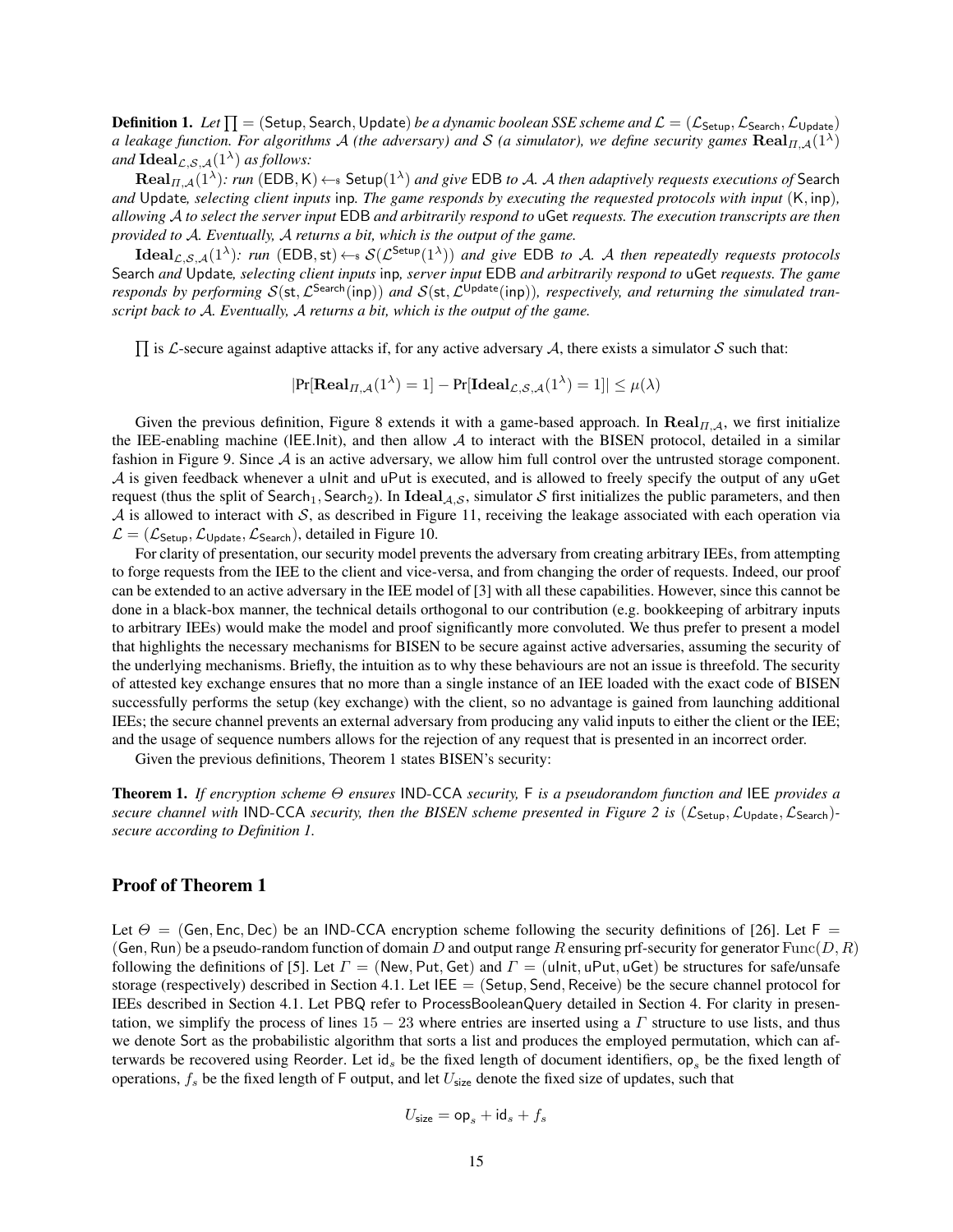| Game Real <sub><math>\Pi, \mathcal{A}(1^{\lambda})</math>:</sub><br>prms $\leftarrow$ <b>S</b> IEE.Init $(1^{\lambda})$<br>$(st, t) \leftarrow s \Pi$ . Setup $(1^{\lambda}, \text{prms})$<br>$\mathsf{st}_{\mathcal{A}} \leftarrow t$<br>Return $A_1^{\text{Update}, \text{Search}}(1^{\lambda}, t)$<br><b>Oracle</b> $Update(op, w, id)$ : | Oracle Search $(q)$ :<br>$(st, t_1) \leftarrow s \Pi$ . Search <sub>1</sub> $(st, q)$<br>$(\mathsf{st}_{\mathcal{A}}, \mathsf{m}) \leftarrow \mathsf{s} \mathcal{A}_3(\mathsf{st}_{\mathcal{A}}, t_1)$<br>$(\mathsf{st}, r, t_2) \leftarrow \$ $\Pi$ . Search $_2(\mathsf{st}, \mathsf{m})$<br>$(\mathsf{st}_{\mathcal{A}}) \leftarrow \mathsf{\$} \mathcal{A}_4(\mathsf{st}_{\mathcal{A}}, t_2)$<br>Return $(r, st_A)$                           |
|----------------------------------------------------------------------------------------------------------------------------------------------------------------------------------------------------------------------------------------------------------------------------------------------------------------------------------------------|---------------------------------------------------------------------------------------------------------------------------------------------------------------------------------------------------------------------------------------------------------------------------------------------------------------------------------------------------------------------------------------------------------------------------------------------------|
| $(st, t) \leftarrow s \Pi$ . Update(st, op, w, id)<br>$st_A \leftarrow \; A_2(st_A, t)$<br>Return st $\Delta$                                                                                                                                                                                                                                |                                                                                                                                                                                                                                                                                                                                                                                                                                                   |
| <b>Game Ideal</b> $c_{\mathcal{A},\mathcal{S}}(1^{\lambda})$ :<br>$(\mathsf{st}_L, l) \leftarrow \mathsf{s} \mathcal{L}_{\mathsf{Setup}}(1^{\lambda})$<br>$(st,s,t) \leftarrow s S_1(1^{\lambda},l)$<br>st $\Delta t \leftarrow t$<br>Return $A_1^{\text{Update}, \text{Search}}(1^{\lambda}, t)$                                            | <b>Oracle</b> Search $(q)$ :<br>$(\mathsf{st}_L, l) \leftarrow \mathcal{L}_{\mathsf{Search}}(\mathsf{st}_L, \mathsf{q})$<br>$(\mathsf{st}_S, t_1) \leftarrow \mathcal{S}_3(\mathsf{st}_S, l)$<br>$(\mathsf{st}_4, \mathsf{m}) \leftarrow \mathsf{s} \mathcal{A}_3(\mathsf{st}_4, t_1)$<br>$(\mathsf{st}_S, r, t_2) \leftarrow \mathsf{S} \mathcal{S}_4(\mathsf{st}, \mathsf{m})$<br>$(\mathsf{st}_4) \leftarrow \mathsf{A}_4(\mathsf{st}_4, t_2)$ |
| <b>Oracle</b> $Update(op, w, id)$ :<br>$(\mathsf{st}_L, l) \leftarrow \mathcal{L}_{\mathsf{Update}}(\mathsf{st}_L, \mathsf{op}, \mathsf{w}, \mathsf{id})$<br>$(\mathsf{st}_S, t) \leftarrow \mathsf{s} S_2(\mathsf{st}_S, l)$<br>$st_A \leftarrow \; A_2(st_A, t)$                                                                           | Return $(r, st_A)$                                                                                                                                                                                                                                                                                                                                                                                                                                |

Fig. 8: Security experiment

| <b>Algorithm</b> Setup $(1^{\lambda}, \text{prms})$ :                                                 | <b>Algorithm</b> Search <sub>1</sub> (st, q):                                          |
|-------------------------------------------------------------------------------------------------------|----------------------------------------------------------------------------------------|
| $k_f \leftarrow s$ F. Gen $(1^{\lambda})$                                                             | $(k_c, k_e, k_f, n$ Docs, W) $\leftarrow$ st                                           |
| $(k_c, t) \leftarrow$ IEE. Setup $(1^{\lambda}, \text{prms})$                                         | $L \leftarrow \lceil \cdot \rceil$ ; $n \leftarrow 0$                                  |
| $W \leftarrow \Gamma$ . New()                                                                         | $q^* \leftarrow s$ IEE.Send( $k_c$ , q)                                                |
| $k_e \leftarrow \$ \Theta \cdot Gen(1^{\lambda})$                                                     | $(W_a, \phi) \leftarrow \text{PBO}(q)$                                                 |
| $I \leftarrow \Gamma$ ulnit()                                                                         | For $w \in W_a$ :                                                                      |
| Return $((k_c, k_e, k_f, 0, W), (t, I))$                                                              | $k_w \leftarrow F.Run(k_f, w)$                                                         |
|                                                                                                       | $c \leftarrow \Gamma$ . Get $(W, w)$                                                   |
| Algorithm $Update(st, op, id, w)$ :                                                                   | For $k \in [0 \dots c]$ :                                                              |
| $(k_c, k_e, k_f, n$ Docs, W) $\leftarrow$ st                                                          | $l \leftarrow F.Run(k_w, k)$<br>$L \leftarrow l : L : n \leftarrow n + 1$              |
| $k_w \leftarrow F.Run(k_f, w)$                                                                        | $(\Delta, L_{\rm p}), \leftarrow$ Sort $(L)$                                           |
| $c^* \leftarrow$ IEE.Send(k <sub>c</sub> , (op, id, k <sub>w</sub> ))                                 | Return $((st, \Delta, L_n, n), (L_n, q^*))$                                            |
| If $(c \leftarrow \Gamma$ . Get $(W, w)$ :                                                            |                                                                                        |
| $c=c+1$                                                                                               | <b>Algorithm</b> Search <sub>2</sub> ((st, $\Delta$ , L <sub>p</sub> , <i>n</i> ), m): |
| Else: $c \leftarrow 0$                                                                                | $D \leftarrow   $                                                                      |
| $W \leftarrow \Gamma$ .Put $(W, w, c)$                                                                | For $i \in [0n]$ :                                                                     |
| If $id > n$ Docs:                                                                                     | $(l, (op, id)) \leftarrow \Theta \cdot \text{Dec}(k_e, m[i])$                          |
| $n$ Docs $\leftarrow$ nDocs $+1$                                                                      | If $L_p[i] \neq l$ : abort                                                             |
| $l \leftarrow$ F.Run( $k_w, c$ )<br>$id^* \leftarrow \mathcal{B} \Theta$ . Enc $(k_e, (l, (op, id)))$ | $D \leftarrow (op, id) : D$                                                            |
| $(l, l_t) \leftarrow \Gamma$ .uPut $(l, l, id^*)$                                                     | $D' \leftarrow \text{Reorder}(\Delta, D)$                                              |
| Return $((k_c, k_e, k_f, n \text{Docs}, W), (c^*, l_t))$                                              | $r \leftarrow$ Resolve $(\phi, D', n$ Docs)                                            |
|                                                                                                       | $r^* \leftarrow \$$ IEE.Send(k <sub>c</sub> , r)                                       |
|                                                                                                       | Return (st, $r, r^*$ )                                                                 |

Fig. 9: Boolean SSE protocol

| <b>Algorithm</b> $\mathcal{L}_{\mathsf{Setup}}(1^{\lambda})$ :                                                                                                                                                                                                                                                                                       | <b>Algorithm</b> $\mathcal{L}_{\mathsf{Search}}(\mathsf{st}, \mathsf{q})$ :                                                                                                                                                                                                                                                                                                                                                                                                                                                                                    |
|------------------------------------------------------------------------------------------------------------------------------------------------------------------------------------------------------------------------------------------------------------------------------------------------------------------------------------------------------|----------------------------------------------------------------------------------------------------------------------------------------------------------------------------------------------------------------------------------------------------------------------------------------------------------------------------------------------------------------------------------------------------------------------------------------------------------------------------------------------------------------------------------------------------------------|
| Return $(([] , \Gamma. \text{New}, 0, 0), \perp)$                                                                                                                                                                                                                                                                                                    | $(W, A, n, n$ Docs) $\leftarrow$ st                                                                                                                                                                                                                                                                                                                                                                                                                                                                                                                            |
| <b>Algorithm</b> $\mathcal{L}_{\text{Update}}(\text{st}, \text{op}, \text{id}, \text{w})$ :<br>$(W, A, c, n$ Docs $) \leftarrow st$<br>If $w \notin W: W \leftarrow w : W$<br>$A \leftarrow \Gamma$ . Put $(A, c, (op, w, id, c))$<br>If id > nDocs: nDocs $\leftarrow$ nDocs + 1<br>st $\leftarrow$ (W, A, $c + 1$ , nDocs)<br>Return $(st, \perp)$ | $C \leftarrow \lceil \cdot \rceil$ ; $D \leftarrow \lceil \cdot \rceil$ ; $N \leftarrow 0$<br>$(W_a, \phi) \leftarrow \text{PBQ}(q)$<br>For $w \in W_a$ : If $w \in W: N \leftarrow N + 1$<br>$\mathsf{q} \mathsf{i}_{\text{size}} \leftarrow  \phi  + N * f_s$<br>For (op, w, id, c) $\in$ st $\wedge$ w $\in$ $W_a$ :<br>$C \leftarrow (c : C); D \leftarrow (id : D)$<br>$(\cdot, C') \leftarrow$ Sort $(C)$<br>$r \leftarrow$ Resolve( $\phi$ , D, nDocs)<br>$\mathsf{qo}_{\mathsf{size}} \leftarrow  r $<br>Return (st, r, $(qi_{size}, qo_{size}, C')$ ) |

Fig. 10: Leakage functions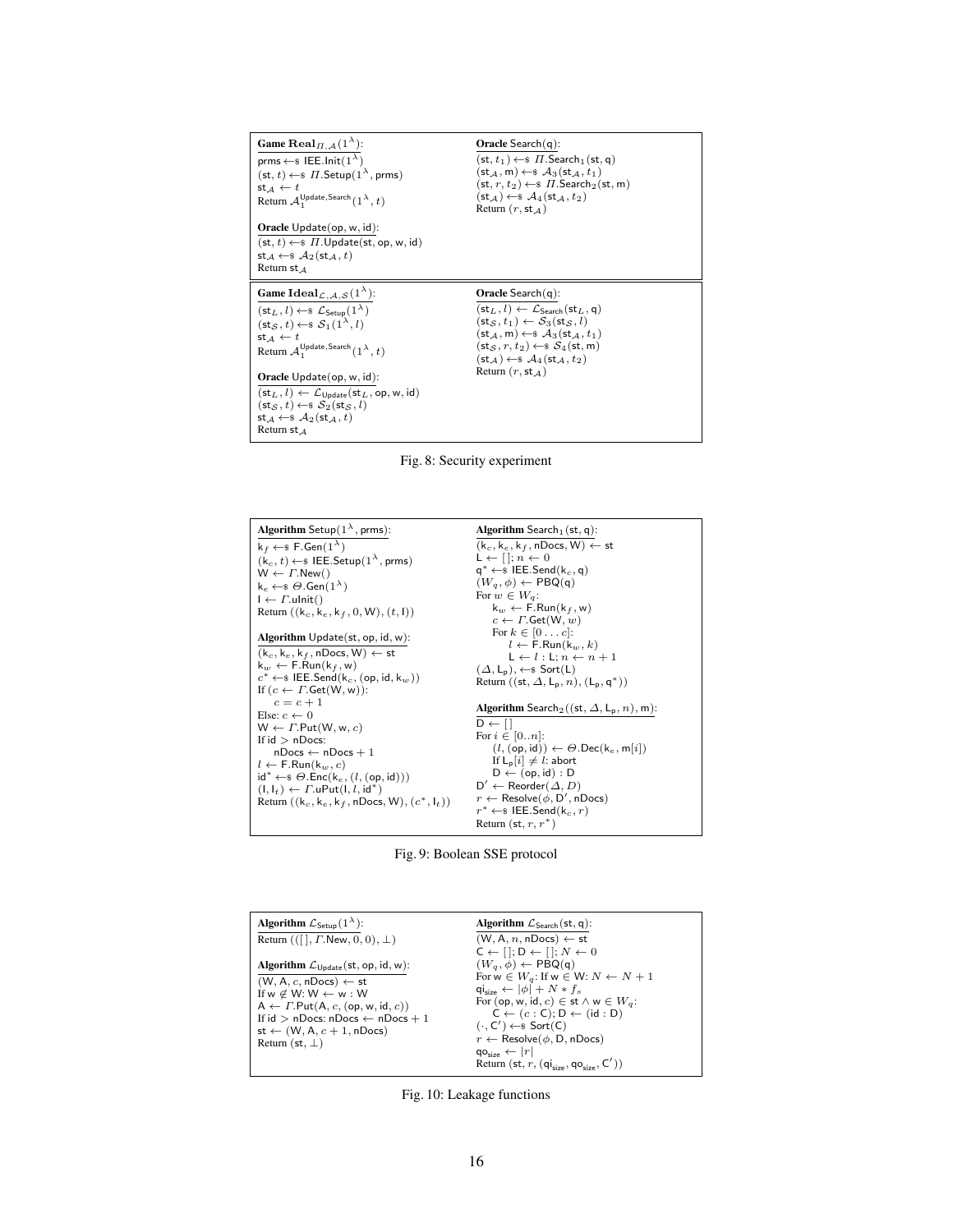| <b>Algorithm</b> $S_1(1^{\lambda}, l)$ :                                                        | <b>Algorithm</b> $S_3$ (st, qi <sub>size</sub> , qo <sub>size</sub> , C)):          |
|-------------------------------------------------------------------------------------------------|-------------------------------------------------------------------------------------|
| $q \leftarrow \$ \text{Func}(D, R)$                                                             | $(st_{\mathcal{S}}, k_{\mathcal{E}}, q, c) \leftarrow st$                           |
| $(\mathsf{st}_{\mathcal{S}}, t) \leftarrow \mathsf{s} \mathcal{S}_{\mathsf{IEEE}}(1^{\lambda})$ | $L \leftarrow \mid \mid: n \leftarrow 0$                                            |
| $k_e \leftarrow s \Theta$ . Gen $(1^{\lambda})$                                                 | $q_{in} \leftarrow \{0\}^{q_{size}}$                                                |
| $I \leftarrow \Gamma$ ulnit()                                                                   | $q_{in}^* \leftarrow \$ \mathcal{S}_{IFF}(st_S, q_{in})$                            |
| Return $((st_S, k_e, q, 0), (t, l))$                                                            | For $k \in \mathbb{C}$ :                                                            |
|                                                                                                 | $l \leftarrow q(k)$                                                                 |
| <b>Algorithm</b> $S_2(\text{st}, \perp)$ :                                                      | $L \leftarrow l : L : n \leftarrow n + 1$                                           |
| $(\mathsf{st}_{\mathcal{S}}, k_e, q, c) \leftarrow \mathsf{st}$                                 | Return $((st, L, n, qo_{\text{max}}), (L, q_{\text{in}}))$                          |
| $c^* \leftarrow \mathcal{S}_{\text{IEF}}(\text{st}_S, (\{0\}^{U_{\text{S}}}))$                  |                                                                                     |
| $l \leftarrow q(c)$                                                                             | <b>Algorithm</b> $S_4$ ((st, L, n, qo <sub>size</sub> ), m):                        |
| $id^* \leftarrow \mathcal{B} \Theta$ . Enc $(k_e, (l, \{0\}^{id_s + op_s}))$                    | $(st_S, k_e, q, c) \leftarrow st$                                                   |
| $(l, l_t) \leftarrow \Gamma$ .uPut $(l, l, id^*)$                                               | $q_{\text{out}} \leftarrow \{0\}^{q_{\text{Osize}}}$                                |
| Return $((st_S, k_e, q, c + 1), (c^*, l_t))$                                                    | $q_{out}^* \leftarrow \$\mathcal{S}_{\text{IFF}}(\text{st}_{\mathcal{S}}, q_{out})$ |
|                                                                                                 | For $i \in [0n]$ :                                                                  |
|                                                                                                 | $(l, \star) \leftarrow \Theta$ . Dec $(k_e, m[i])$                                  |
|                                                                                                 | If $\mathsf{L}[i] \neq l$ : abort                                                   |
|                                                                                                 | Return $((\mathsf{st}_S, \mathsf{k}_e, q, c), \mathsf{q}^*_{\text{out}})$           |



| Game $G_0^{\mathcal{A}}(1^{\lambda})$ :<br>prms $\leftarrow$ IEE.lnit(1 <sup><math>\lambda</math></sup> )        | Oracle Search(st, q):<br>$(k_c, k_e, k_f, n$ Docs, W) $\leftarrow$ st                                          |
|------------------------------------------------------------------------------------------------------------------|----------------------------------------------------------------------------------------------------------------|
| $k_f \leftarrow \$$ F.Gen $(1^{\lambda})$                                                                        | $L \leftarrow \lceil \cdot \rceil$ ; $n \leftarrow 0$ ; $D \leftarrow \lceil \cdot \rceil$                     |
|                                                                                                                  | $q^* \leftarrow \$$ IEE.Send( $k_c, q$ )                                                                       |
| $W \leftarrow \Gamma$ . New()                                                                                    | $(W_a, \phi) \leftarrow \text{PBQ}(q)$                                                                         |
| $(k_c, t) \leftarrow$ IEE. Setup $(1^{\lambda}, \text{prms})$                                                    | For $w \in W_a$ :                                                                                              |
| $k_e \leftarrow \in \Theta$ . Gen $(1^{\lambda})$                                                                | $k_w \leftarrow F.Run(k_f, w)$                                                                                 |
| $I \leftarrow \Gamma$ ulnit()                                                                                    | $c \leftarrow \Gamma$ . Get $(W, w)$                                                                           |
| $st \leftarrow (k_c, k_e, k_f, 0, W)$                                                                            | For $k \in [0 \dots c]$ :                                                                                      |
| $\mathsf{st}_{\mathcal{A}} \leftarrow (t, \mathsf{I})$                                                           | $l \leftarrow F.Run(kk)$                                                                                       |
| Return $\mathcal{A}_1^{\mathsf{Update}, \mathsf{Search}}(1^\lambda, \mathsf{st}_{\mathcal{A}})$                  | $L \leftarrow l : L : n \leftarrow n + 1$                                                                      |
|                                                                                                                  | $(\Delta, L_{\rm p}), \leftarrow$ Sort(L)                                                                      |
| Oracle Update(st, id, w):                                                                                        | $(\mathsf{st}_A, \mathsf{m}) \leftarrow \mathsf{s} \mathcal{A}_3(\mathsf{st}_A, (\mathsf{L}_n, \mathsf{q}^*))$ |
| $(k_c, k_e, k_f, n$ Docs, W $) \leftarrow$ st                                                                    | For $i \in [0n]$ :                                                                                             |
| $k_w \leftarrow F.Run(k_f, w)$                                                                                   | $(l, (op, id)) \leftarrow \Theta \cdot \text{Dec}(k_e, m[i])$                                                  |
| $c^* \leftarrow$ IEE.Send(k <sub>c</sub> , (op, id, k <sub>w</sub> ))                                            | If $L_p[i] \neq l$ : abort                                                                                     |
| If $(c \leftarrow \Gamma \text{.} \text{Get}(W, w))$ :                                                           | $D \leftarrow (op, id) : D$                                                                                    |
| $c=c+1$                                                                                                          | $D' \leftarrow \text{Reorder}(\Delta, D)$                                                                      |
| Else: $c \leftarrow 0$                                                                                           | $r \leftarrow$ Resolve( $\phi$ , D', nDocs)                                                                    |
| $W \leftarrow \Gamma$ . Put $(W, w, c)$                                                                          | $r^* \leftarrow \$$ IEE.Send(k <sub>c</sub> , r)                                                               |
| If $id > n$ Docs: nDocs $\leftarrow n$ Docs $+ 1$                                                                | $(st_4) \leftarrow s$ $A_4(st_4, r^*)$                                                                         |
| $l \leftarrow$ F.Run(k <sub>w</sub> , c)                                                                         | Return $(r, st_A)$                                                                                             |
| $id^* \leftarrow \mathcal{B} \Theta$ . Enc $(k_e, (l, (op, id)))$                                                |                                                                                                                |
| $(I, I_t) \leftarrow \Gamma$ uPut $(I, l, id^*)$                                                                 |                                                                                                                |
| st $\leftarrow$ $(k_c, k_e, k_f, n$ Docs, W)                                                                     |                                                                                                                |
| $\mathsf{st}_{\mathcal{A}} \leftarrow \mathsf{\$} \mathcal{A}_2(\mathsf{st}_{\mathcal{A}}, (c^*, \mathsf{I}_t))$ |                                                                                                                |
| Return st <sub>A</sub>                                                                                           |                                                                                                                |
|                                                                                                                  |                                                                                                                |

Fig. 12: Extended real world.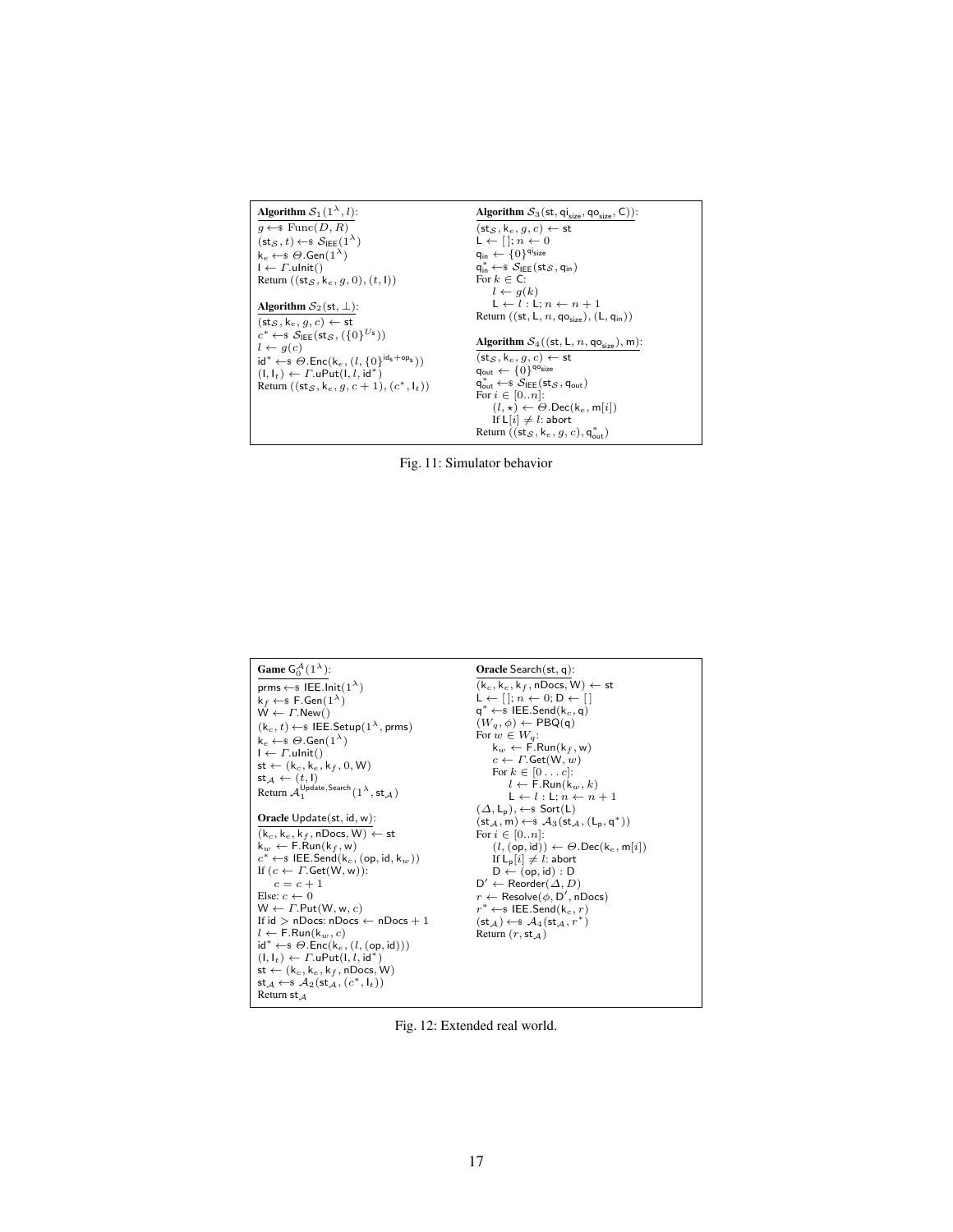*Proof.* Our proof is a sequence of eight games, presented in Figures 12 to 19.

Game  $G_0^{\mathcal{A}}$  is the real world of Figure 8, extended with the protocol of Figure 9. In game  $G_1^{\mathcal{A}}$ , a uPut is always accompanied by an idealised storage Put, and Search instead uses the ideal storage to process the query. We upper bound the distance between these two games, by constructing an adversary  $\beta$  against the existential unforgeability of  $\Theta$ , such that

$$
|Pr[\mathsf{G}^{\mathcal{A}}_0(1^\lambda) \Rightarrow \mathsf{T}] - Pr[\mathsf{G}^{\mathcal{A}}_1(1^\lambda) \Rightarrow \mathsf{T}]| \leq \frac{\mathsf{Adv}^{\mathsf{uf}}_{\varTheta,\mathcal{B}}(\lambda)}{s * i}
$$

Adversary B simulates the environment of  $G_1^A$  as follows. At the beginning of the game, B has to try and guess which uGet to Search will be distinguishable. As such, it samples uniformly from  $[1..s]$  a request s, and from a maximum size of searched labels  $[1..i]$  a document i. Whenever Update is required to perform an encryption,  $\beta$  requests the ciphertext to the corresponding oracle in  $IND-CCA_{\Theta,B}$ . Upon the s-th call to Search, and upon the *i*-th decrypted document, B presents to the IND-CCA<sub>Θ,B</sub> experiment the ciphertext m[i]. Observe that, if

$$
(\mathsf{op}, \mathsf{id}) \leftarrow \Gamma.\mathsf{Get}(I', \mathsf{L}'_p[i])
$$

$$
(l, (\mathsf{op}', \mathsf{id}')) \leftarrow \Theta.\mathsf{Dec}(\mathsf{k}_e, \mathsf{m}[i])
$$

$$
(\mathsf{op}, \mathsf{id}) = (\mathsf{op}', \mathsf{id}')
$$

then  $Pr[G_0^{\mathcal{A}}(1^{\lambda}) \Rightarrow T] = Pr[G_1^{\mathcal{A}}(1^{\lambda}) \Rightarrow T]$ . It remains to show that, whenever  $(op, id) \neq (op', id'), m[i]$  is a valid forgery.

To see this, observe that this is a valid ciphertext, as the decryption of  $m[i]$  is performed previously, and the result was not ⊥. It suffices to establish that m[i] could not have been constructed by the encryption oracle of IND-CCA $_{\Theta,B}$ . From the construction of Update and the behaviour of B, one can infer that the encryption oracle in IND-CCA $_{\Theta,B}$  is only called once for every  $l$ , as each w has a unique counter that is incremented on Update. That exact call (op, id) is stored in l'. Since we know that  $l = L'_{p}[i]$ , and since we have the precondition of  $(op, id) \neq (op', id')$  for label l, then  $m[i]$  could not have been produced by the encryption oracle in IND-CCA $\Theta$ <sub>L</sub> $B$ , and is thus a forgery.



Fig. 13: Game 1.

In game  $G_2^A$ , the secure channel with the IEE is now handled by a simulator executing  $S_{\text{IEEE}}$ . Intuitively, any adversary that is able to distinguish these two games can actively break the secrecy of the secure channel with the IEE. We are directly using the key exchange scheme proposed in [3], we can apply the same Utility theorem. Since we are only establishing a secure channel with a single party, this can be applied only once, and thus

$$
|\text{Pr}[{\sf G}_1^{\mathcal{A}}(1^\lambda)\Rightarrow {\sf T}]-\text{Pr}[{\sf G}_2^{\mathcal{A}}(1^\lambda)\Rightarrow {\sf T}]|\leq {\sf Adv}_{\sf AttKE, \mathcal{A}}^{\sf UT}(\lambda)
$$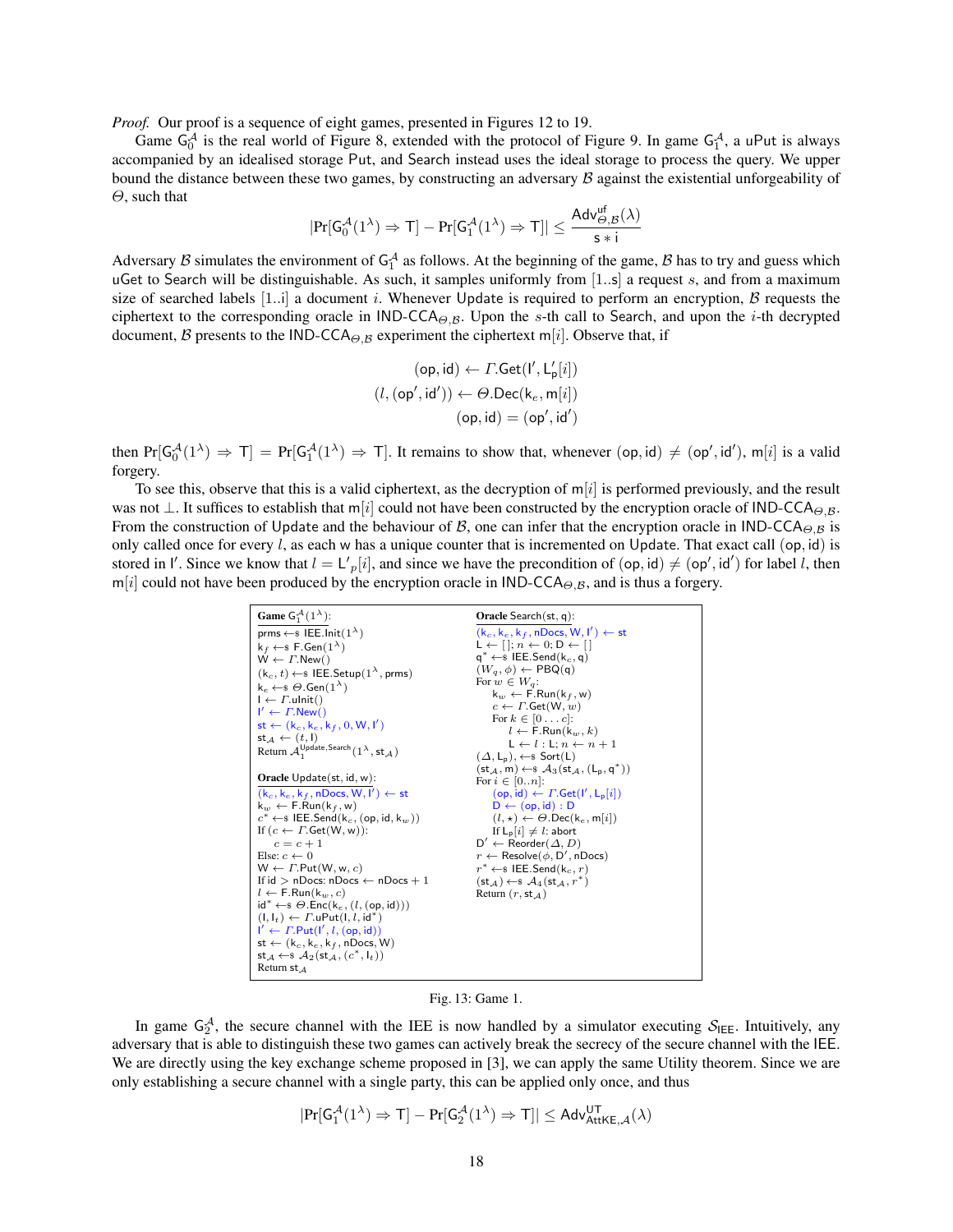| Game G <sub>2</sub> <sup>A</sup> (1 <sup>2</sup> ):   | Oracle Search(s,t,q):                                          |
|-------------------------------------------------------|----------------------------------------------------------------|
| $(k_c, t) \leftarrow s$ $S_{\text{IEE}}(1^{\lambda})$ | $(k_c, k_e, k_f, n \text{Docs}, W, I') \leftarrow st$          |
| $k_f \leftarrow s$ F.Gen(1 <sup>2</sup> )             | $(k_c, k_e, k_f, n \text{Docs}, W, I') \leftarrow st$          |
| $W \leftarrow \Gamma.\text{New}()$                    | $q^* \leftarrow s$ $S_{\text{IEE}}(k_c, \{0\}^{ \mathbf{q} })$ |
| $1 \leftarrow \Gamma.\text{New}()$                    | $(W_q, \phi) \leftarrow \text{PBQ}(q)$                         |
| $1 \leftarrow \Gamma.\text{New}()$                    | $(W_q, \phi) \leftarrow \text{New} \leftarrow \text{U}_q:$     |
| $1 \leftarrow \text{L.New}()$                         | $k_w \leftarrow \text{F.Run}(k_f, w)$                          |
| $st \leftarrow (k_c, k_e, k_f, 0, W, I')$             | $c \leftarrow \text{CGet}(W, w)$                               |
| $1 \leftarrow \text{E.Lin}(k_c, \text{U})$            | $(\Delta, L_p), \leftarrow s$ Sort(L)                          |
| $(k_c, k_e, k_f, n \text{Docs}, W, I') \leftarrow st$ | $(\Delta, L_p), \leftarrow s$ Sort(L)                          |
| $(k_c, k_e, k_f, n \text{Docs}, W, I') \leftarrow st$ | $(\Delta, L_p), \leftarrow s$ Sort(L)                          |
| $(k_c \leftarrow \text{F.Run}(k_f, w)$                | $(\Delta, L_p), \leftarrow s$ Sort(L)                          |
| $(k_c \leftarrow \text{F.Run$                         |                                                                |

Fig. 14: Game 2.

In game  $G_3^A$ , the resolution of the query is no longer performed by the originally described Search. Instead, all requests for Update are stored in the ideal structure I'. Search becomes a full table scan for all entries of I' for which the identifiers are relevant, and Resolve executes upon that structure. This hop is derived from the correctness property of BISEN.

$$
Search(K, \phi(\bar{w}), DB) = DB(\phi(\bar{w}))
$$

which ensures that the output of Search according to the original BISEN description (left side), is exactly the same as that of simply executing the query on the clean database (right side). Since a plaintext database l' is managed on Update, and the set of  $\phi(D)$  is selected from I' according to  $(W_q, \phi) \leftarrow \text{PBQ}(q)$ , such that  $\forall w \in W_q \cap I' : w \in D$  it follows that

$$
\Pr[G_2^{\mathcal{A}}(1^{\lambda}) \Rightarrow T] = \Pr[G_3^{\mathcal{A}}(1^{\lambda}) \Rightarrow T]
$$

In game  $G_4^A$ , we replace the encryption of document identifiers by dummy messages of the same length. Observe that, since query resolution is being performed over l', these identifiers are no longer necessary for Search. Let u be the number of calls to Oracle Update. Since A does not have access to  $k_e$ , we upper bound the distance between these two games, by constructing an adversary C against the IND-CCA security of  $\Theta$  such that

$$
|Pr[\mathsf{G}_3^\mathcal{A}(1^\lambda) \Rightarrow \mathsf{T}] - Pr[\mathsf{G}_4^\mathcal{A}(1^\lambda) \Rightarrow \mathsf{T}]| \leq \frac{\mathsf{Adv}_{\Theta,\mathcal{C}}^{\mathsf{IND}\text{-}\mathsf{CCA}}(\lambda)}{u}
$$

Adversary C simulates the environment of  $G_4^A$  as follows. At the beginning of the game, C as to try and guess which call to Update will be distinguishable. As such, it samples uniformly from  $[1..u]$  a request u. Upon the u-th call to Update, C presents to the IND-CCA<sub> $\Theta$ ,C</sub> experiment the message pair  $((op, id), \{0\}^{U_s})$  and proceeds  $G_4^{\mathcal{A}}$  with the received ciphertext. C presents the result of  $G_4^A$  as the guessing bit of IND-CPA<sub> $\Theta$ , $B$ </sub>. Given that the difference between the two games is exactly that of presenting either the encryption of (op, id) or  $\{0\}^{U_s}$ , the advantage of A distinguishing between  $G_4^{\mathcal{A}}$  and  $G_3^{\mathcal{A}}$  is exactly that of breaking the IND-CCA security of  $\Theta$  for the u-th instance of Update.

In game  $G_5^A$ , instead of maintaining a counter c for each unique word, we maintain a global counter c', as well as a structure for counting unique keywords W. This means that, for label generation, instead of running F over w, and then F over that specific c, we run F over a unique  $c'$ . We want to show that

$$
\Pr[G_4^{\mathcal{A}}(1^{\lambda}) \Rightarrow T] = \Pr[G_5^{\mathcal{A}}(1^{\lambda}) \Rightarrow T]
$$

This has two major implications. It changes how labels are computed in Update, and changes how they are recovered in Search. We argue that this is indistinguishable for an A without access to  $k_f$  by analysing each process individually.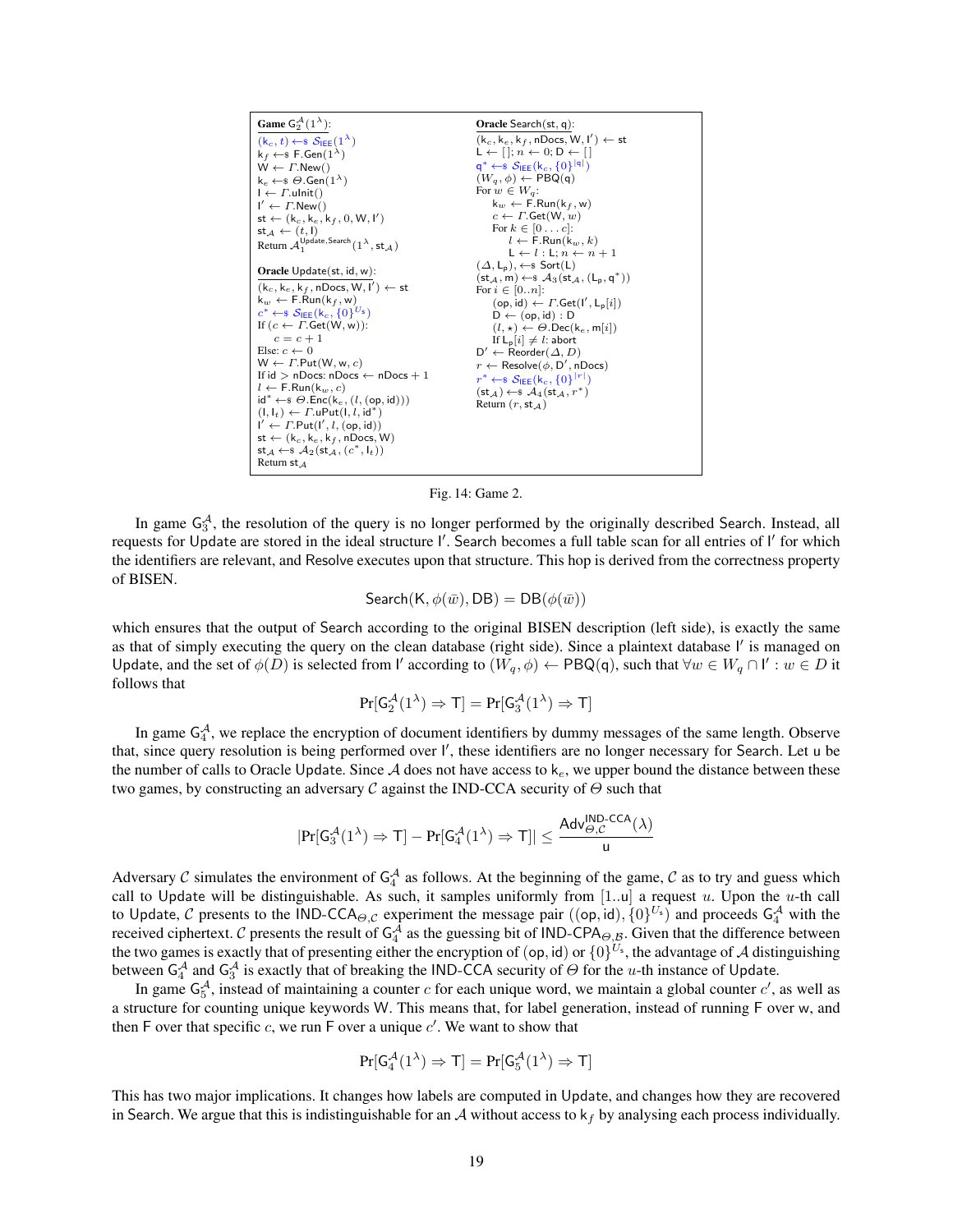| Game $G_3^{\mathcal{A}}(1^{\lambda})$ :                                                            | Oracle Search $(st, q)$ :                                                                         |
|----------------------------------------------------------------------------------------------------|---------------------------------------------------------------------------------------------------|
| $(k_c, t) \leftarrow \mathcal{S}_{\text{IFF}}(1^{\lambda})$                                        | $(k_c, k_e, k_f, n$ Docs, $c', W, I') \leftarrow st$                                              |
| $k_f \leftarrow s$ F.Gen $(1^{\lambda})$                                                           | $L \leftarrow   : n \leftarrow 0; D \leftarrow   $                                                |
| $W \leftarrow \Gamma$ . New()                                                                      | $q^* \leftarrow \$ \mathcal{S}_{\text{IFE}}(k_c, \{0\}^{ \mathfrak{q} })$                         |
| $k_e \leftarrow \$ \Theta \cdot Gen(1^{\lambda})$                                                  | $(W_a, \phi) \leftarrow \text{PBO}(q)$                                                            |
| $I \leftarrow \Gamma$ ulnit()                                                                      | For (op, w, id, $c'$ ) $\in$ A $\wedge$ w $\in$ $W_q$ :                                           |
| $I' \leftarrow \Gamma$ . New()                                                                     | $D \leftarrow (id : D)$                                                                           |
| $\mathsf{st} \leftarrow (\mathsf{k}_c, \mathsf{k}_e, \mathsf{k}_f, 0, 0, \mathsf{W}, \mathsf{I}')$ | For $w \in W_a$ :                                                                                 |
| $\mathsf{st}_{\mathcal{A}} \leftarrow (t, \mathsf{I})$                                             | $k_w \leftarrow F.Run(k_f, w)$                                                                    |
| Return $\mathcal{A}_1^{\mathsf{Update}, \mathsf{Search}}(1^{\lambda}, \mathsf{st}_{\mathcal{A}})$  | $c \leftarrow \Gamma$ . Get $(W, w)$                                                              |
|                                                                                                    | For $k \in [0 \dots c]$ :                                                                         |
| Oracle Update(st, id, w):                                                                          | $l \leftarrow F.Run(k_w, k)$                                                                      |
|                                                                                                    | $L \leftarrow l : L : n \leftarrow n + 1$                                                         |
| $(k_c, k_e, k_f, nDocs, c', W, I') \leftarrow st$                                                  | $(\Delta, L_p), \leftarrow$ Sort $(L)$                                                            |
| $k_w \leftarrow F.Run(k_f, w)$                                                                     | $(st_A, m) \leftarrow s$ $A_3(st_A, (L_p, q^*))$                                                  |
| $c^* \leftarrow \mathcal{S}_{\text{IEE}}(k_c, \{0\}^{U_{\text{S}}})$                               | For $i \in [0n]$ :                                                                                |
| If $(c \leftarrow \Gamma \text{.} \text{Get}(W, w))$ :                                             | $(l, \star) \leftarrow \Theta$ . Dec $(k_e, m[i])$                                                |
| $c=c+1$                                                                                            | If $L_p[i] \neq l$ : abort                                                                        |
| Else: $c \leftarrow 0$                                                                             | $r \leftarrow$ Resolve $(\phi, D, n$ Docs)                                                        |
| $W \leftarrow \Gamma.\mathsf{Put}(W,w,c)$                                                          | $r^* \leftarrow \mathcal{S}_{\text{IEF}}(k_c, \{0\}^{ r })$                                       |
| If $id > n$ Docs: nDocs $\leftarrow n$ Docs $+ 1$                                                  | $(\mathsf{st}_{\mathcal{A}}) \leftarrow \mathsf{s} \mathcal{A}_4(\mathsf{st}_{\mathcal{A}}, r^*)$ |
| $l \leftarrow \mathsf{F}.\mathsf{Run}(\mathsf{k}_w,c)$                                             | Return $(r, st_A)$                                                                                |
| $id^* \leftarrow \mathcal{B} \Theta$ . Enc $(k_e, (l, (op, id)))$                                  |                                                                                                   |
| $(I, I_t) \leftarrow \Gamma$ .uPut $(I, l, id^*)$                                                  |                                                                                                   |
| $I' \leftarrow \Gamma$ .Put $(I', c', (op, w, id, c'))$                                            |                                                                                                   |
| $c' \leftarrow c' + 1$                                                                             |                                                                                                   |
| st $\leftarrow$ $(k_c, k_e, k_f, n$ Docs, W)                                                       |                                                                                                   |
| $st_A \leftarrow \; A_2(st_A, (c^*, I_t))$                                                         |                                                                                                   |
| Return st <sub>A</sub>                                                                             |                                                                                                   |

Fig. 15: Game 3.

| <b>Game</b> $G_4^{\mathcal{A}}(1^{\lambda})$ :                                                                   | Oracle Search $(st, q)$ :                                                                                                                     |
|------------------------------------------------------------------------------------------------------------------|-----------------------------------------------------------------------------------------------------------------------------------------------|
| $(k_c, t) \leftarrow \mathcal{S}_{\text{IFF}}(1^{\lambda})$                                                      | $(k_c, k_e, k_f, n$ Docs, $c', W, I') \leftarrow st$                                                                                          |
| $k_f \leftarrow \$$ F.Gen $(1^{\lambda})$                                                                        | $L \leftarrow \lceil \cdot \rceil$ ; $n \leftarrow 0$ ; $D \leftarrow \lceil \cdot \rceil$                                                    |
| $W \leftarrow \Gamma$ . New()                                                                                    | $q^* \leftarrow \$ \mathcal{S}_{\text{IFE}}(k_c, \{0\}^{ q })$                                                                                |
| $k_e \leftarrow \$ \Theta \cdot Gen(1^{\lambda})$                                                                | $(W_a, \phi) \leftarrow \text{PBQ}(q)$                                                                                                        |
| $I \leftarrow \Gamma$ ulnit()                                                                                    | For (op, w, id, $c'$ ) $\in$ A $\wedge$ w $\in$ $W_a$ :                                                                                       |
| $\mathsf{I}' \leftarrow \Gamma.\mathsf{New}()$                                                                   | $D \leftarrow (id : D)$                                                                                                                       |
| $\mathsf{st} \leftarrow (\mathsf{k}_c, \mathsf{k}_e, \mathsf{k}_f, 0, 0, \mathsf{W}, \mathsf{I}')$               | For $w \in W_q$ :                                                                                                                             |
| $\mathsf{st}_A \leftarrow (t, \mathsf{I})$                                                                       | $k_w \leftarrow F.Run(k_f, w)$                                                                                                                |
| Return $\mathcal{A}_1^{\mathsf{Update}, \mathsf{Search}}(1^\lambda, \mathsf{st}_\mathcal{A})$                    | $c \leftarrow \Gamma$ . Get $(W, w)$                                                                                                          |
|                                                                                                                  | For $k \in [0 \dots c]$ :                                                                                                                     |
| Oracle $Update(st, id, w)$ :                                                                                     | $l \leftarrow F.Run(k_w, k)$                                                                                                                  |
| $(k_c, k_e, k_f, n$ Docs, $c', W, I') \leftarrow st$                                                             | $L \leftarrow l : L : n \leftarrow n + 1$                                                                                                     |
| $k_w \leftarrow F.Run(k_f, w)$                                                                                   | $(\Delta, L_{p}), \leftarrow$ Sort $(L)$                                                                                                      |
| $c^* \leftarrow \mathcal{S}_{\text{IFF}}(k_c, \{0\}^{U_{\text{S}}})$                                             | $(\mathsf{st}_A, \mathsf{m}) \leftarrow \mathsf{s} \mathcal{A}_3(\mathsf{st}_A, (\mathsf{L}_\mathsf{D}, \mathsf{q}^*))$<br>For $i \in [0n]$ : |
| If $(c \leftarrow \Gamma \text{.} \text{Get}(W, w))$ :                                                           | $(l, \star) \leftarrow \Theta$ . Dec $(k_e, m[i])$                                                                                            |
| $c=c+1$                                                                                                          | If $L_p[i] \neq l$ : abort                                                                                                                    |
| Else: $c \leftarrow 0$                                                                                           | $r \leftarrow$ Resolve $(\phi, D, n$ Docs)                                                                                                    |
| $W \leftarrow \Gamma$ Put $(W, w, c)$                                                                            | $r^* \leftarrow \mathcal{S}_{\text{IEF}}(k_c, \{0\}^{ r })$                                                                                   |
| If id $>$ nDocs: nDocs $\leftarrow$ nDocs + 1                                                                    | $(st_A) \leftarrow s$ $A_4(st_A, r^*)$                                                                                                        |
| $l \leftarrow$ F.Run(k <sub>w</sub> , c)                                                                         | Return $(r, st_A)$                                                                                                                            |
| $id^* \leftarrow \mathcal{B} \Theta$ . Enc $(k_e, (l, \{0\}^{id_s + op_s}))$                                     |                                                                                                                                               |
| $(l, l_t) \leftarrow \Gamma$ .uPut $(l, l, id^*)$                                                                |                                                                                                                                               |
| $I' \leftarrow \Gamma.\mathsf{Put}(I', c', (\mathsf{op}, \mathsf{w}, \mathsf{id}, c'))$                          |                                                                                                                                               |
| $c' \leftarrow c' + 1$                                                                                           |                                                                                                                                               |
| st $\leftarrow$ (k <sub>c</sub> , k <sub>e</sub> , k <sub>f</sub> , nDocs, W)                                    |                                                                                                                                               |
| $\mathsf{st}_{\mathcal{A}} \leftarrow \mathsf{\$} \mathcal{A}_2(\mathsf{st}_{\mathcal{A}}, (c^*, \mathsf{I}_t))$ |                                                                                                                                               |
| Return st $_A$                                                                                                   |                                                                                                                                               |

Fig. 16: Game 4.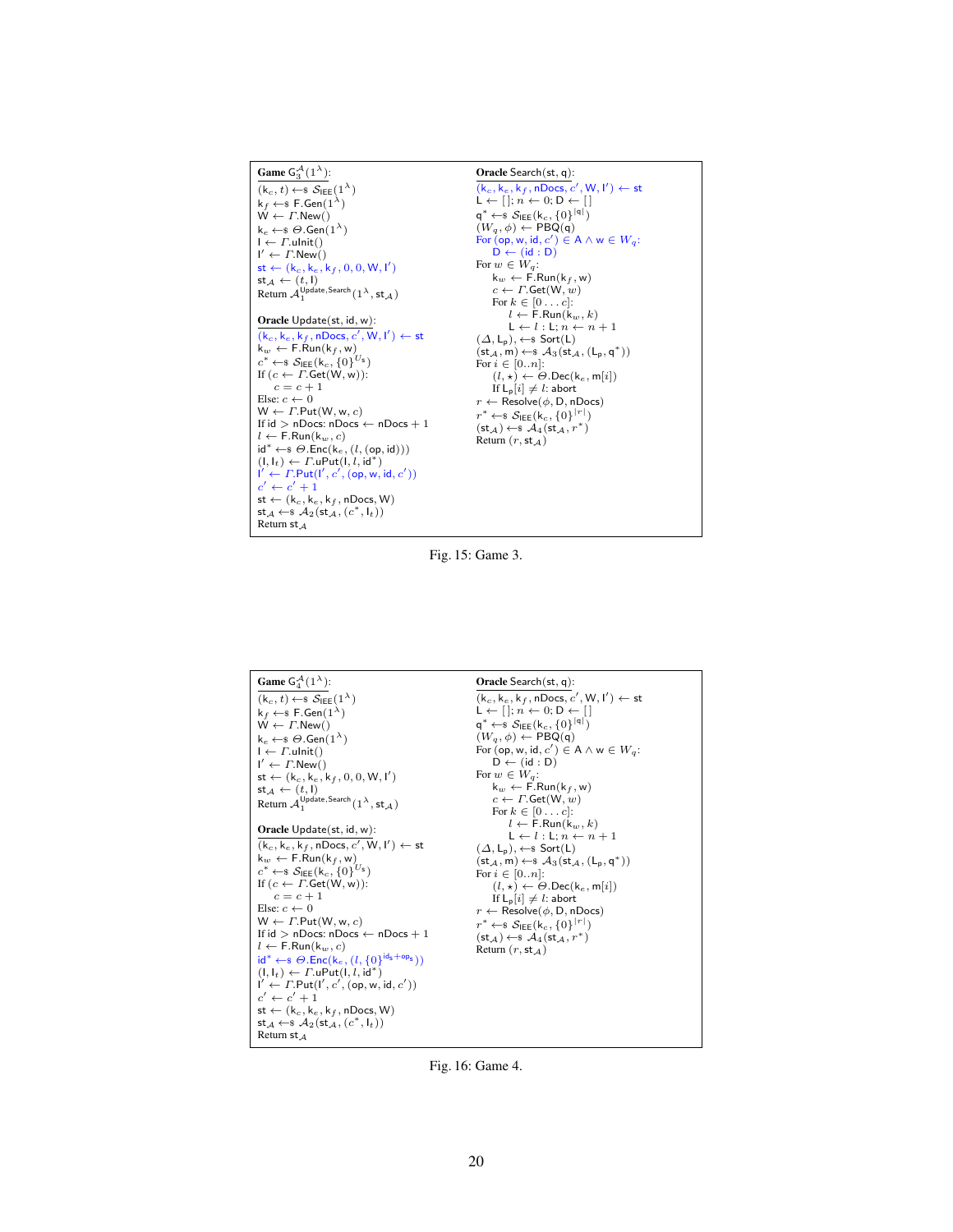- Update: Each label is now generated by running F on the unique insertion counter. Observe that this is only distinguishable from the alternative if it is possible to run  $F$  on duplicate (id, c) pairs. From the construction of Update on  $G_4^{\mathcal{A}}$ , this is not the case. The structure W is also correctly updated whenever a new w is inserted.
- $-$  Search: We no longer execute the F for each unique word to determine  $|L|$ , but this can be computed by multiplying the fixed size of the output of F and size of counter c by the number of unique words in structure W:  $N * f_s$ . Furthermore, where  $G_4^{\mathcal{A}}$  computed the labels for all  $(w, c)$  in W for which  $w \in W_q$ , the same can be achieved by computing all c' in A for which  $w \in W_q$ . This ensures consistency in the document identifiers retrieved in Search.



Fig. 17: Game 5.

In game  $G_6^A$ , we replace all calls to F by calls to a randomly generated function g. Since A does not have access to  $k_f$ , we upper bound the distance between these two games, by constructing an adversary  $D$  against the prf-security of F such that

$$
|\text{Pr}[{\sf G}_5^{\mathcal{A}}(1^\lambda)\Rightarrow {\sf T}]-\text{Pr}[{\sf G}_6^{\mathcal{A}}(1^\lambda)\Rightarrow {\sf T}]|={\sf Adv}^{\sf prf}_{{\sf F},\mathcal{D}}(\lambda)
$$

Adversary D simulates the environment of  $G_6^A$  as follows. Whenever a label has to be produced, the result is retrieved by calling the Oracle of prf<sub>F,D</sub>. D presents the result of  $G_6^A$  as the guessing bit of prf<sub>F,D</sub>. Given that the difference between the two games is exactly that of presenting either the result of  $F(c)$  or  $g(c)$ , the advantage of A distinguishing between  $G_6^{\mathcal{A}}$  and  $G_5^{\mathcal{A}}$  is exactly that of breaking the prf security of F.

Finally,  $G_7^{\mathcal{A}}$  matches the ideal world of Figure 8, extended with the behaviour of the leakage function of Figure 10 and the simulator detailed in Figure 11. This final game is achieved by reorganizing the code of  $\mathsf{G}_6^{\mathcal{A}}$ , and thus

$$
Pr[G^{\mathcal{A}}_6(1^\lambda) \Rightarrow T] = Pr[G^{\mathcal{A}}_7(1^\lambda) \Rightarrow T]
$$

Let

$$
\mathbf{Adv}_{\varPi,\mathcal{S},\mathcal{A}}^{\mathsf{Att}}(\lambda) = |\mathsf{Pr}[\mathbf{Real}_{\varPi,\mathcal{A}}(1^{\lambda}) \Rightarrow \mathsf{T}] - \mathsf{Pr}[\mathbf{Ideal}_{\mathcal{S},\mathcal{A}}(1^{\lambda}) \Rightarrow \mathsf{T}]|
$$

To conclude, we have that

$$
\begin{aligned} \mathbf{Adv}^{\mathsf{Att}}_{\Pi, \mathcal{S}, \mathcal{A}} &= \sum_{i=0}^{7} |\mathbf{Pr}[G^{\mathcal{A}}_i(1^{\lambda}) \Rightarrow \mathsf{T}] - \mathbf{Pr}[G^{\mathcal{A}}_{i+1}(1^{\lambda}) \Rightarrow \mathsf{T}]| \\ & \leq \frac{\mathsf{Adv}^{\mathsf{uf}}_{\Theta, \mathcal{B}}(\lambda)}{s * i} + \mathsf{Adv}^{\mathsf{UT}}_{\mathsf{AttKE}, \mathcal{A}}(\lambda) + \\ & \frac{\mathsf{Adv}^{\mathsf{IND}\text{-}\mathsf{CCA}}_{\Theta, \mathcal{C}}(\lambda)}{u} + \mathsf{Adv}^{\mathsf{prf}}_{F, \mathcal{D}}(\lambda) \\ & \leq \mu(\lambda) \end{aligned}
$$

and Theorem 1 follows.